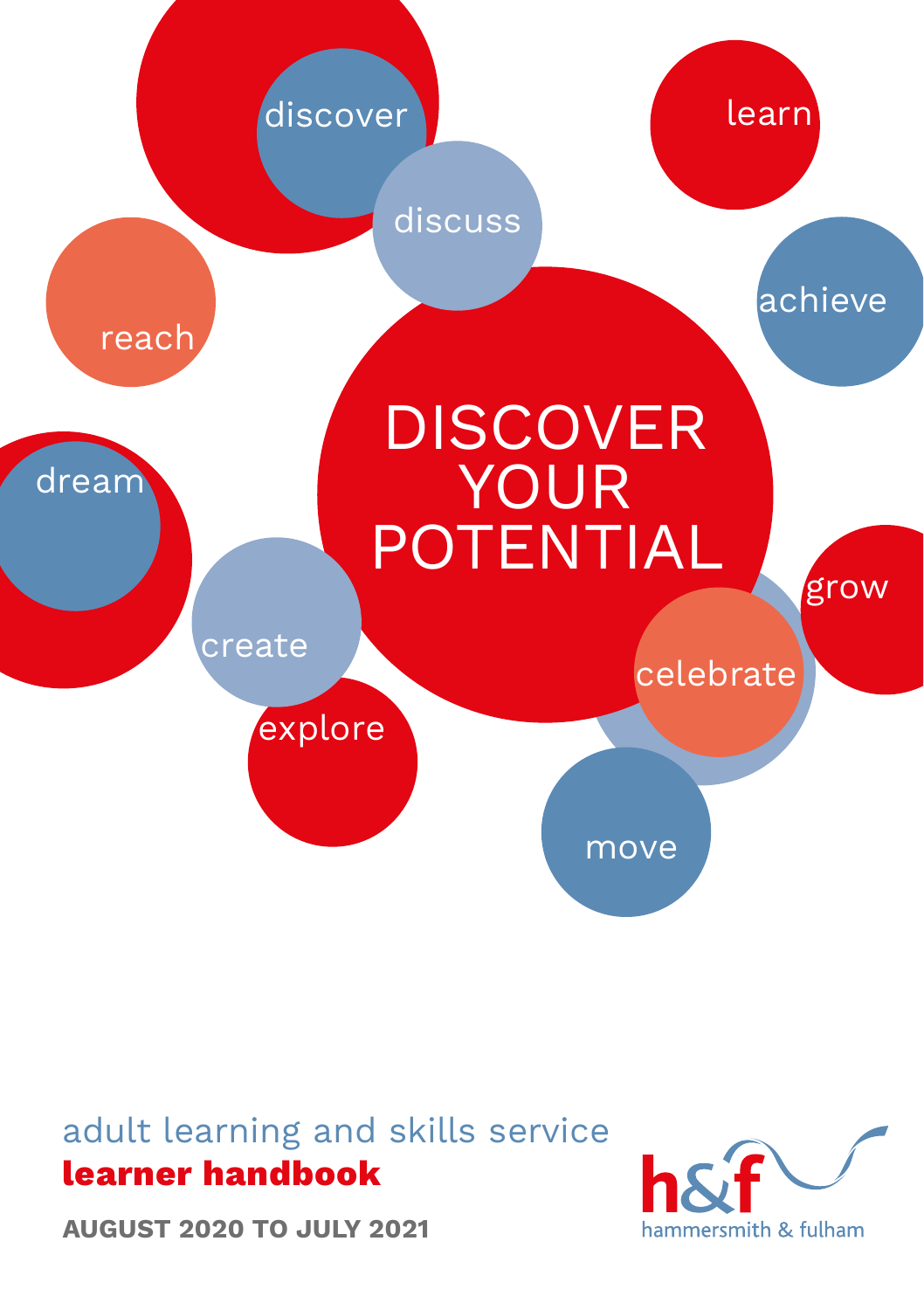# **Come and learn with us**

## **Fully equipped teaching facilities in great locations**

Most courses take place in the Macbeth Centre, a lively and friendly hub in central Hammersmith, which houses our teaching rooms, specialist studios and workshops, all equipped with everything you will need. New facilities include a professional teaching kitchen and pottery studio at Macbeth. Some courses take place in schools and community venues throughout the borough.

#### **Macbeth Café has the winning recipe**



Enjoy hot beverages

and fresh home-cooked food in the award winning onsite café at Macbeth. A permanent fixture serving the community and local businesses for over twenty-five years, the Macbeth Café took home the coveted winning title of Best Place to Eat at H&F Brilliant Business Awards in 2018. With affordable prices, attention to customer service, a daily changing menu, and a friendly inclusive atmosphere open to all you are sure to enjoy your experience.

## **Choose from a diverse mix of part time courses**

We offer over 500 part time courses during the day, or at evenings and weekends. Whether you are looking to nurture your creative side, learn business skills or languages, we will have a course for you, at a time that suits you.

#### **Support from our team of experienced teachers**

We foster a culture of great learning. encouraging you to explore and develop new skills and your confidence. We trust and respect our teachers to share their knowledge in their own style with you. Many are practising artists and experts in their field.

#### **More than just learning increase your skills, improve your job prospects, make friends and have fun!**

We take pride in our friendly atmosphere. Our courses will help you learn something new and develop skills to help you find employment, improve health and well-being and have fun.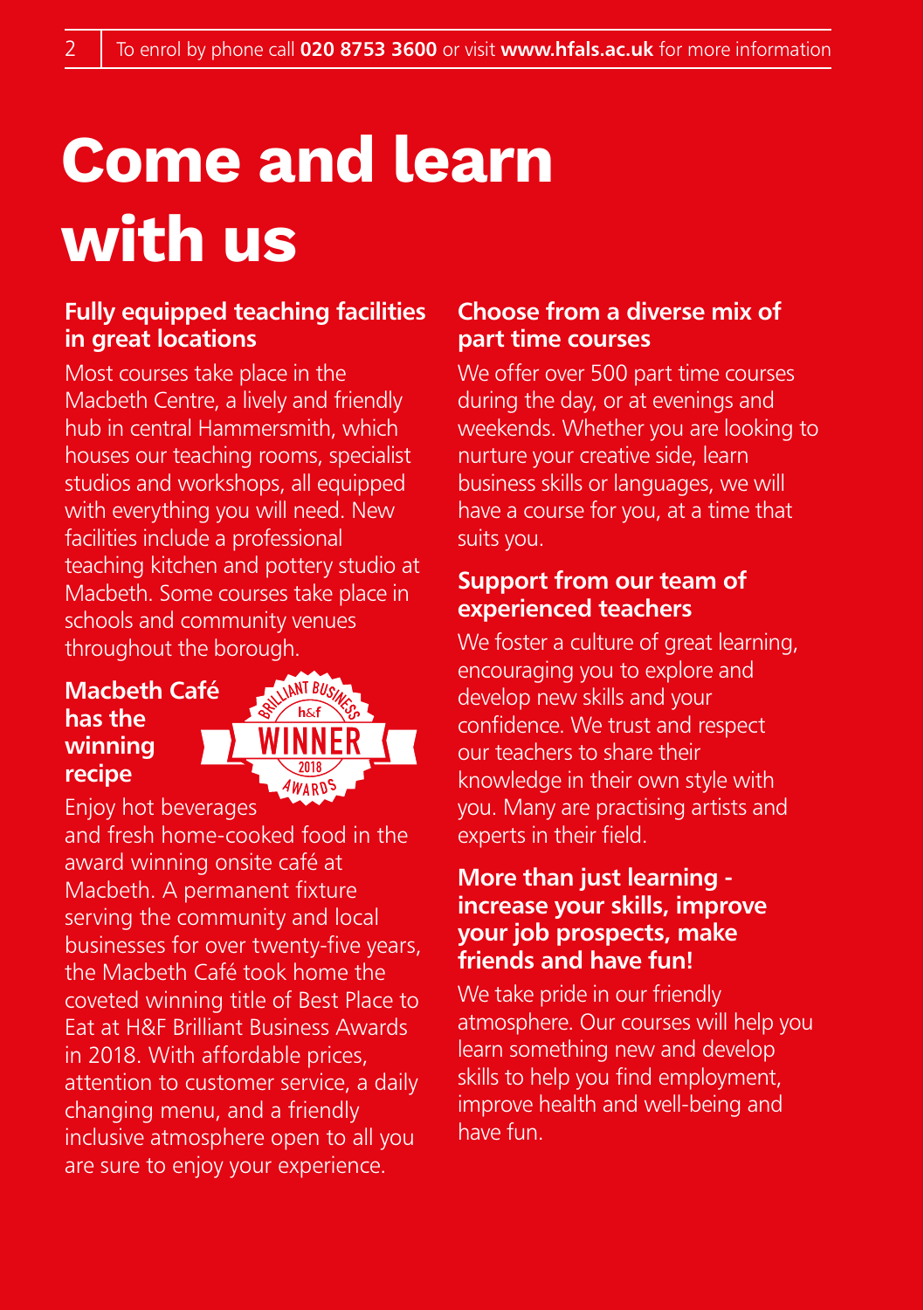## **Welcome**

Thank you for enrolling on a course with Hammersmith & Fulham Adult Learning and Skills Service (ALSS). This handbook provides a range of information that is intended to assist you in getting the most out of the course you have joined. Do please take the time to read the procedures and policies, which seek to ensure that ALSS continues to offer a high quality service. When the Service was last inspected by Ofsted in 2016, the achievements and successes of our learners were highly praised. This strong judgement is testimony to the commitment of all staff to ensure that learners achieve the best they can. If there are areas where we can improve further, we encourage learners to let us know, so that the matter can be addressed. Please complete a feedback card which can be found in reception, or email **alssinfo@lbhf.gov.uk** 

We do hope you enjoy studying with us.

#### **Eamon Scanlon**

Head of Service Adult Learning and Skills Service London Borough of Hammersmith & Fulham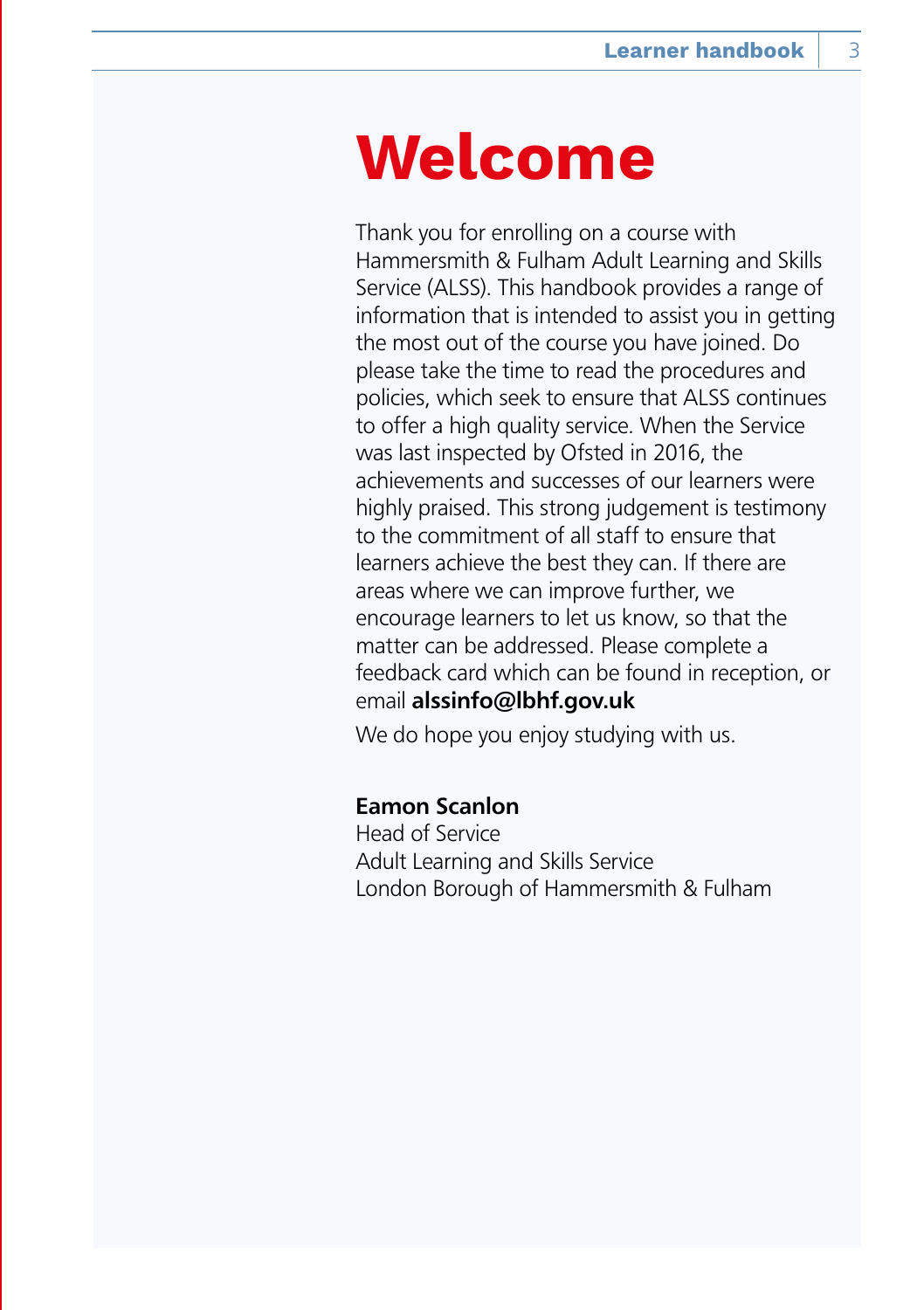## **Contents**

| Your tutor's details                                 |    |  |
|------------------------------------------------------|----|--|
| Your class times                                     | 5  |  |
| Wi-Fi access                                         | 5  |  |
| Learner COVID quidelines                             | 6  |  |
| What you can do to keep yourself<br>and others safe  | 7  |  |
| Induction checklist                                  | 10 |  |
| Key policies                                         | 10 |  |
| Student charter                                      | 11 |  |
| Promoting British values                             | 12 |  |
| Equal opportunities                                  | 12 |  |
| Keeping track of<br>your learning                    | 12 |  |
| Additional learning support                          | 12 |  |
| Recruitment policy                                   | 13 |  |
| Disability statement                                 | 13 |  |
| What happens if I need extra help<br>to do my exams? | 14 |  |
| Learner Voice                                        | 14 |  |
| Paying by instalments                                | 15 |  |
| Invoicing your employer                              | 15 |  |
| Refunds                                              | 15 |  |
| Learner Support Funding                              | 15 |  |
| Compliments or complaints                            | 16 |  |

| Quality assurance                            |    |  |  |
|----------------------------------------------|----|--|--|
| Assessment appeals                           | 17 |  |  |
| <b>Exclusion policy</b>                      | 17 |  |  |
| Health and Safety -<br>hazards and first aid | 17 |  |  |
| How we use your<br>personal information      | 19 |  |  |
| Café                                         | 20 |  |  |
| Reception                                    | 20 |  |  |
| <b>Information, advice</b><br>and guidance   | 21 |  |  |
| <b>Libraries and</b>                         |    |  |  |
| employment                                   | 22 |  |  |
| Learning at H&F libraries                    | 22 |  |  |
| Do you need work experience?                 | 23 |  |  |
| Who are Work Zone?                           | 23 |  |  |
| <b>National Careers Service</b>              | 23 |  |  |
| <b>Business Support</b>                      | 23 |  |  |
| <b>Short business workshops</b>              | 24 |  |  |
| Useful contacts                              | 25 |  |  |
| Timetable                                    | 26 |  |  |
| <b>Notes</b>                                 | 26 |  |  |
| Term dates 2020-2021                         | 28 |  |  |
| Further contacts                             | 28 |  |  |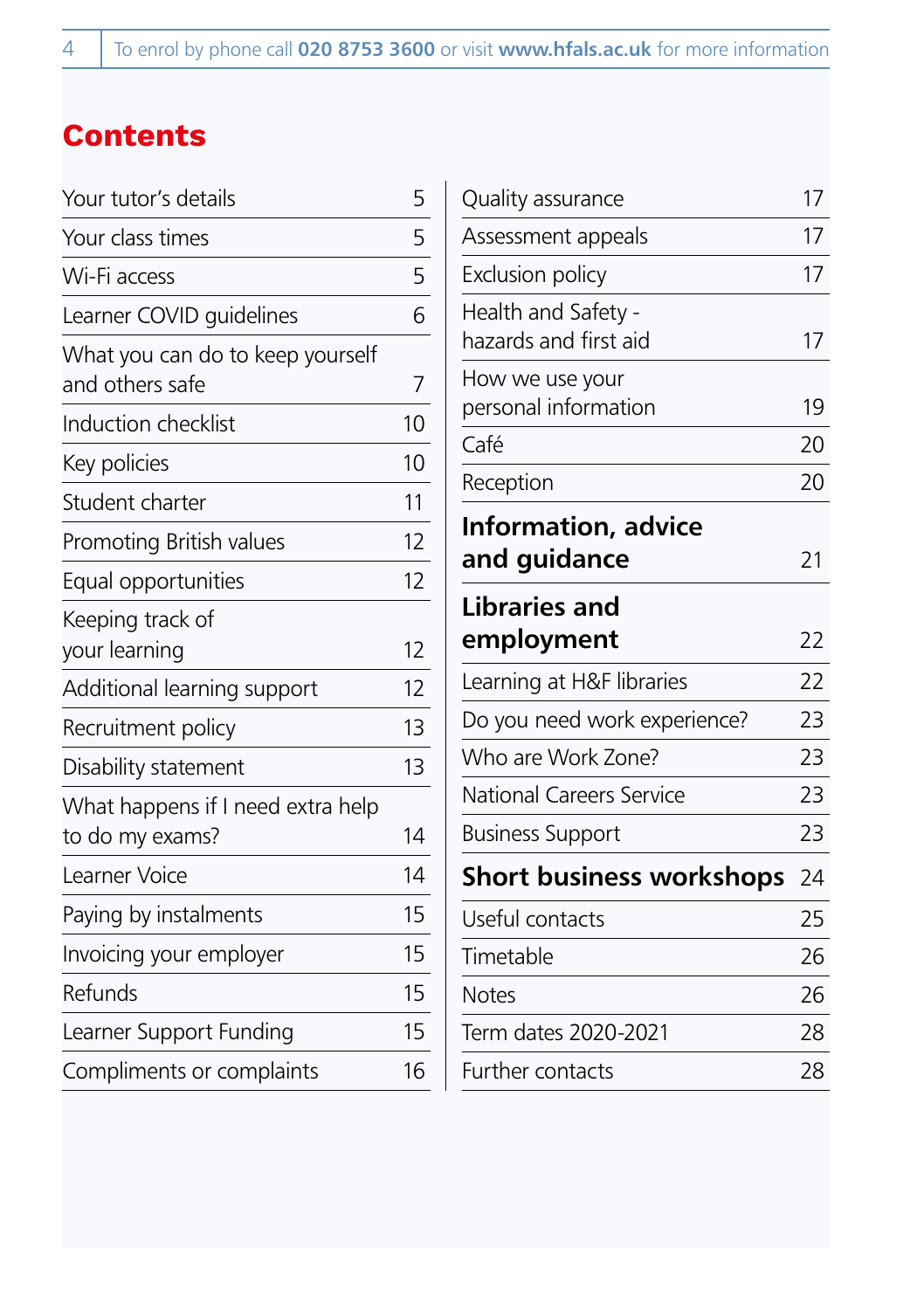## <span id="page-4-0"></span>**New courses**

We want to keep you informed of new courses, news and other interesting stories via email and SMS text messaging so we ask for your email address and telephone number on the enrolment form.

If you do not want to receive information in this way please email: **rakesh.pawaroo@lbhf.gov.uk**

## **Learner feedback**

Please take the time to tell us what you think.

Your feedback helps us to know when we are getting it right and also helps us to listen to our learners and make improvements to the service.

## **Going to be late or absent from class?**

Text ALSS followed by the course code and your message to 60777.

## **Wi-Fi access**

Wi-Fi is fully accessible and FREE for all staff and students at all three of our learning centres: Macbeth, Normand Croft and Uxbridge Road.

Ask your tutor for the Wi-Fi access code/password.

## **Your tutor's details**



## **Your class times**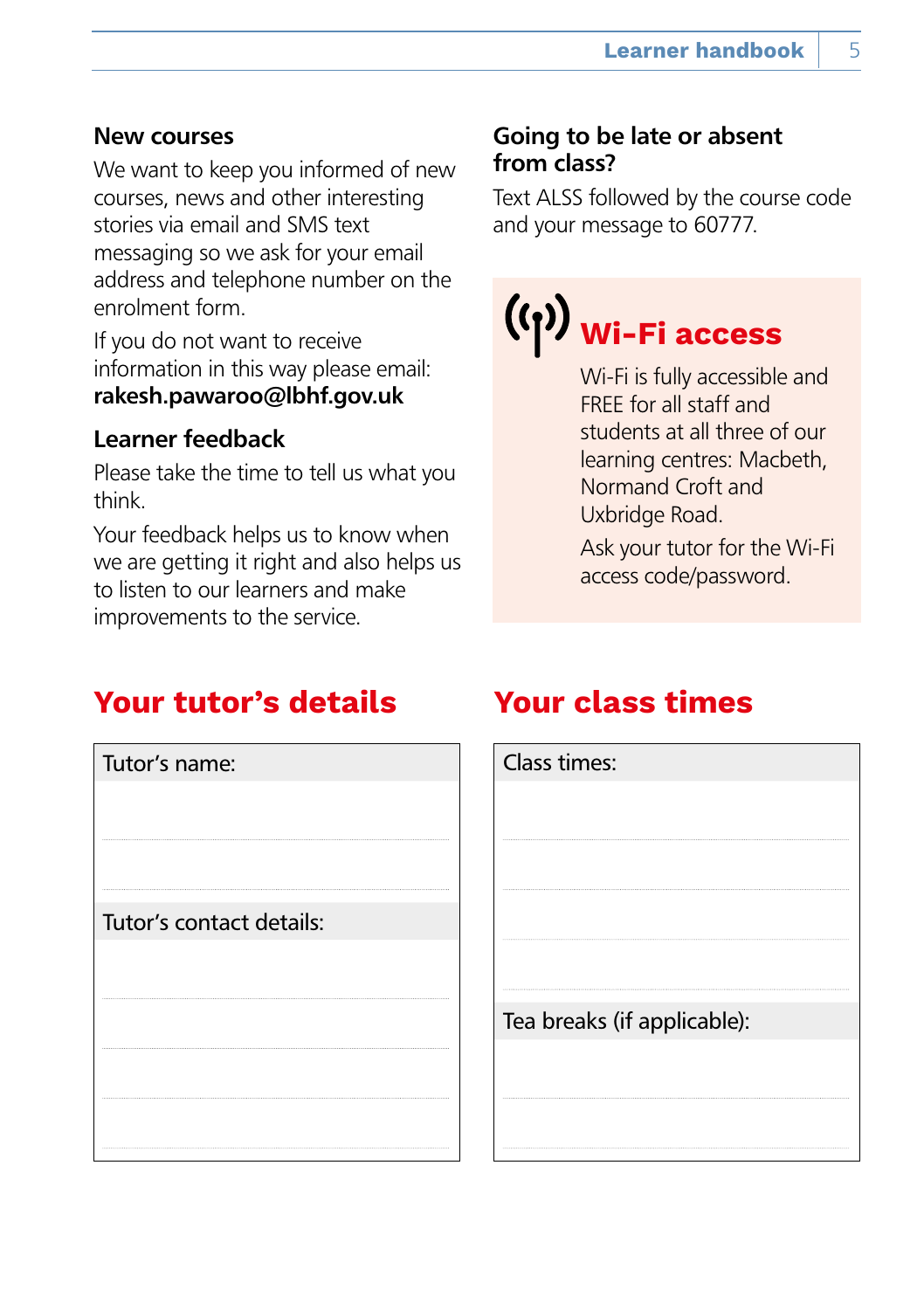## <span id="page-5-0"></span>**Learner COVID guidelines**

Keeping you safe and healthy is our number one priority. That's why we have maintained our enhanced cleaning procedures and social distancing measures, which have been guided by the expert information from the UK government and Public Health England.

#### **Risk assessments**

**All learners will be required to fill in a risk assessment form prior to attending classes. This will be in the form of a link that will be sent out to all enrolled learners to fill in and return electronically. Learners who do not have access to IT or who do not return the form will be asked to fill one in at reception before attending their class.**

## **Hygiene**

Students must sanitise their hands when they come into the building and regularly during their stay. Additional hand sanitiser units have been positioned at key areas throughout the centre, including classrooms. Antiseptic wipes will be made available to clean shared equipment.

## **Cleaning and disinfecting**

We'll be sanitising surfaces throughout the day and cleaning the entire centre every Morning.

Classrooms and equipment will need to be sanitised at the end of your class by the learners and tutor in the class before leaving. Please wipe down the surfaces that you have been working on and any equipment you have been using with the supplied sanitisers.

## **Social distancing**

You'll see new social distancing signs around the centre including one-way systems where possible with clear floor markings. We're also limiting the number of students in each area, including in the lift, and we've reduced the amount of classroom furniture where appropriate. There will be no seating in reception as social distancing must be in force and if you are chatting to other students in reception or elsewhere in the building you will be asked to move on.

## **Changes to classes**

We're running classes with smaller numbers to keep everyone safe and have adapted the teaching spaces to reflect social distancing and cleaning requirements.

**If you have enrolled for a morning and an afternoon course on the same day you will need to leave the centre and return for the afternoon class.**

**Limited services and facilities** Our café will be closed.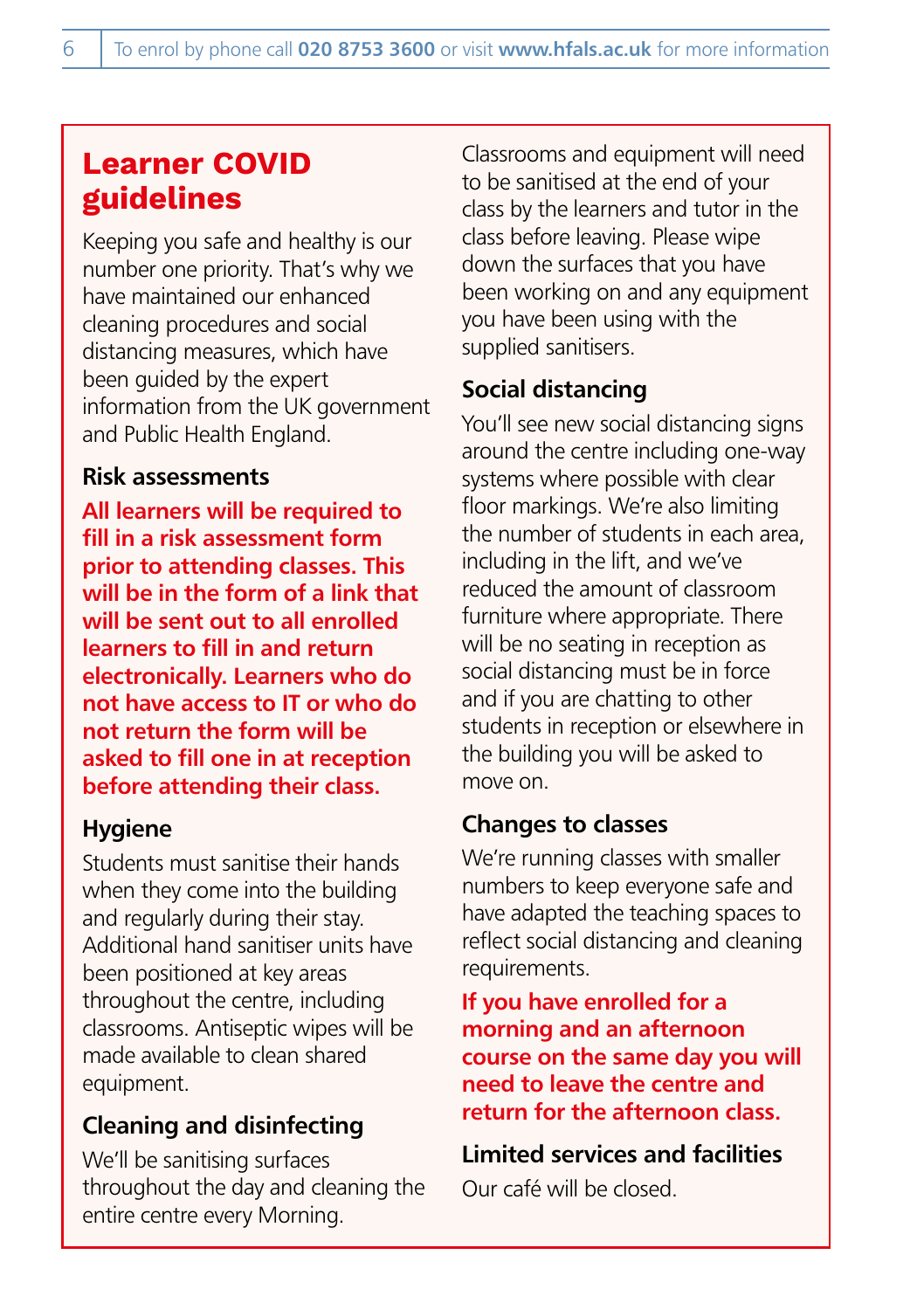#### <span id="page-6-0"></span>**Protecting you and our staff and tutors**

We've installed plastic shields at our reception desks and we'll be providing Personal Protective Equipment (PPE) to our staff where necessary.

## **What you can do to keep yourself and others safe**

To keep our centre as safe and clean as possible, we need your help too. We ask that you follow a few simple rules when you arrive.

## **Stay home if you're unwell**

Please don't come to the centre if you feel unwell or have COVID-19 symptoms.

#### **Arriving at the Centre and leaving**

Entry and exits to and from the building will be clearly signposted, please ensure you adhere to these. Once your class is finished, please leave the building as soon as possible to minimise the number of people in the building.

## **When you arrive for your class**

Try to arrive no more than 15 minutes early and follow the social distancing rules while you're waiting for the class. When it's over, please leave the centre as quickly as possible.

#### **Face coverings**

You must wear a face covering when entering the Centre, outside of your classroom, and we strongly encourage you to wear them in class. We will update this advice regularly in line with Government recommendations. There are some people who are exempt from wearing face coverings including those with hidden disabilities and those who are travelling with, or providing assistance to, someone who relies on lip reading to communicate. Please remember when you are communicating with someone in the Centre that they may be Deaf or hard of hearing and will find it difficult to understand you whilst your mouth is covered.

**You should bring your own face covering with you unless you have an exemption. You will not be able to enter the centre without one.**

## **Avoid using the lift if you can**

The use of the lift will be restricted to one person at a time. If you can use the stairs, please do.

#### **Stairs**

Stairs should be used in preference to lifts and follow one-way systems around the college. If lifts are to be used, then single use only where possible.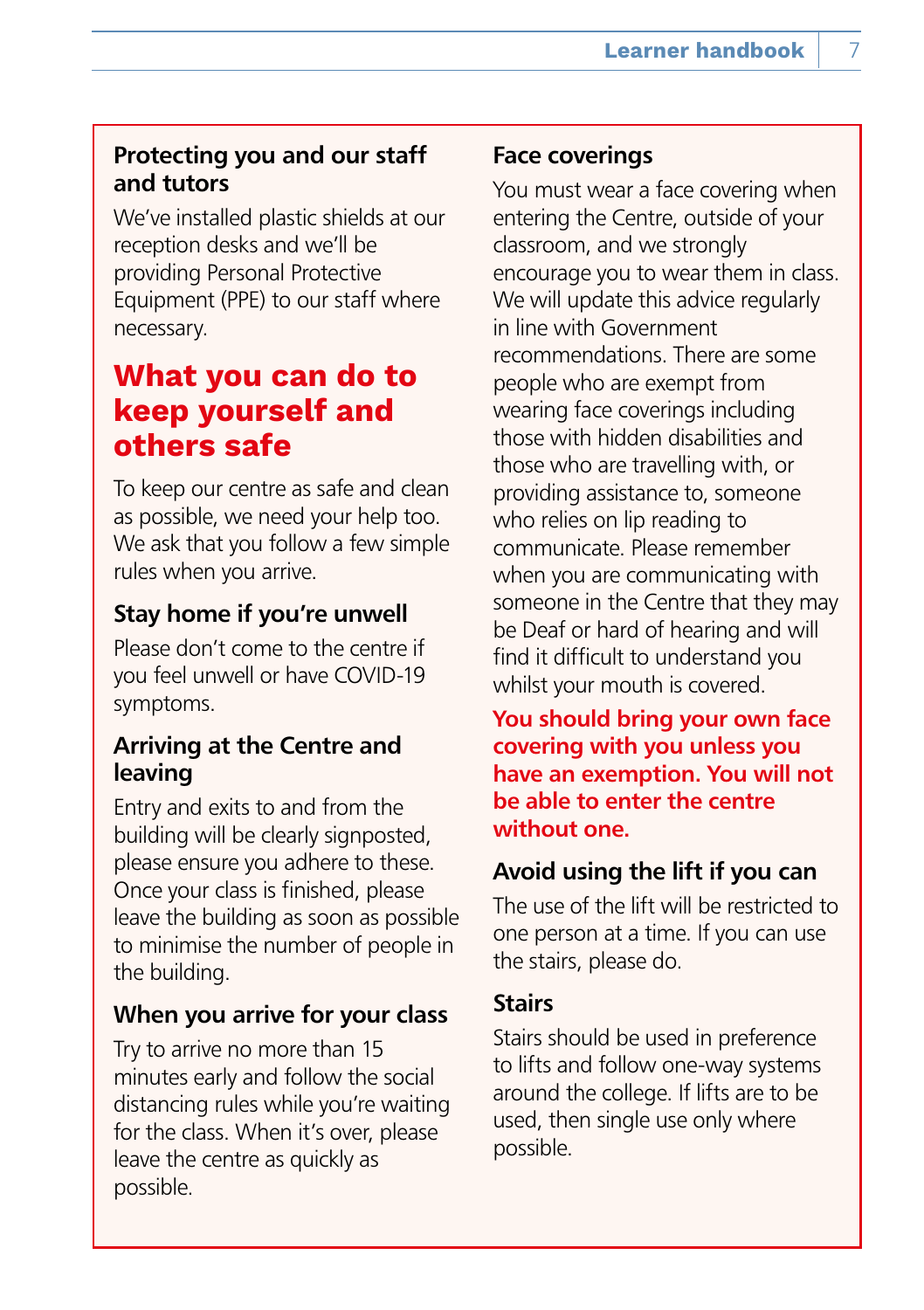#### **Classrooms**

Rooms should be well ventilated / windows will be opened to allow fresh air circulation.

#### **Toilets**

There should only be one in and one out system for using the toilets, wipes and sanitisers will be readily available in toilets for wiping down after you have used them, to include taps, door handles etc.

#### **Bring your own**

**Please bring a full water bottle as the water fountains are not in use. If your class lasts several hours, you may wish to bring your own snack for break time as the café will be closed.**

#### **Arrive ready to learn**

Please avoid using the toilets to change your clothes.

## **Travel light**

We would like to minimise the number of items brought into and taken out of the college. Please bring only the bare minimum with you.

## **Payment**

You must have enrolled before you attend the Centre and you may do this either on-line or by phoning 020 8753 3600. No payment will be taken at reception during the current time

## **Use hand sanitising stations**

You'll find these before you reach reception and throughout the building. Make sure you follow proper handwashing if you use the toilets.

#### **Follow the social distancing signs**

Keep to the one-way system and try to stay at least two metres from others as much as possible.

#### **Test and Trace**

The new Test and Trace policy outlined by the government on 27 May states that if someone develops the coronavirus symptoms, they should:

- 1. Start isolating
- 2. Book a test and if they have a positive Covid-19 test they should...
- 3. Share their contacts with NHS Test and Trace.

If someone is contacted by NHS Test and Trace, they should isolate for 14 days and if symptoms start, they should book a test and isolate for **10 days** (previously 7 days) and their households should isolate for 14 days. If the test is negative, they should continue their 14-day isolation.

For the latest information and to keep up to date please visit

**https://www.gov.uk/coronavirus**  Further information on social distancing in schools can be found here: Coronavirus (COVID-19): implementing protective measures in education and childcare settings.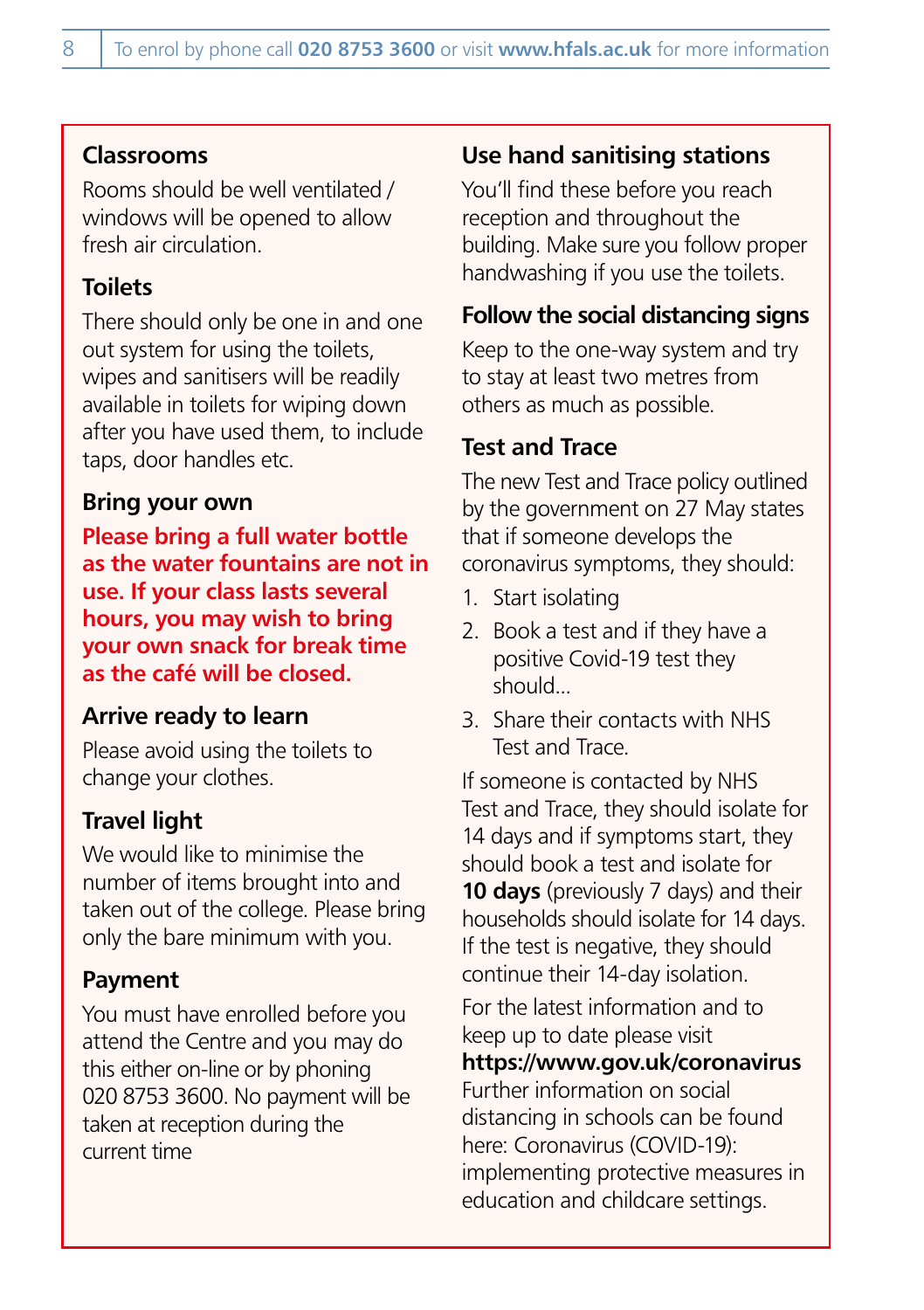

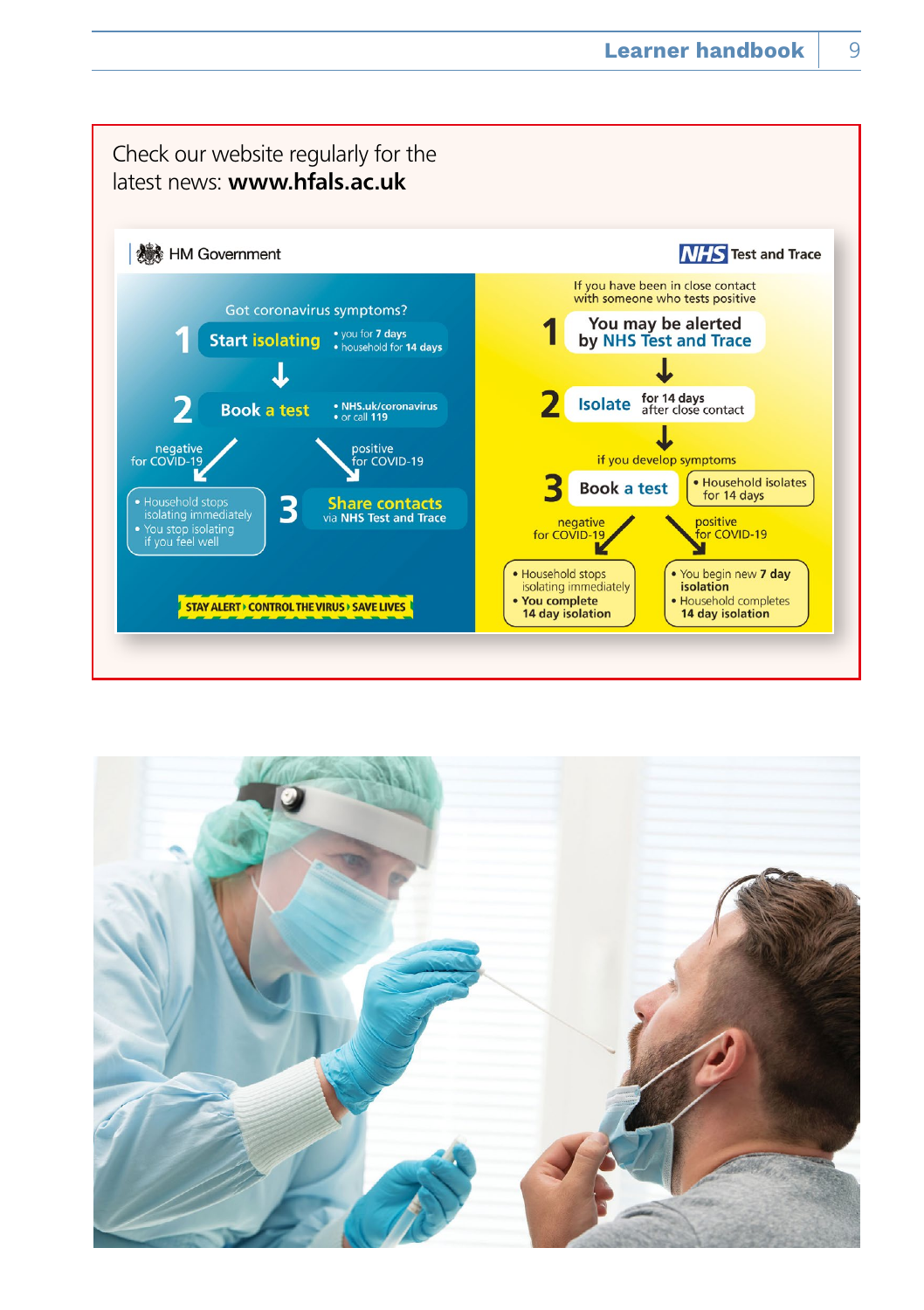## <span id="page-9-0"></span>**Induction checklist**

At the beginning of your course your tutor will go through this checklist informing you about first aid, fire evacuation procedure, health and safety, term dates and may also give you more details relevant to your class. Further information is on **www.hfals.ac.uk** 

## **Health and safety**

- Check you know what the fire alarm sounds like and what to do in the event of a fire or other emergency. The fire alarm will be sounded three times a day during the first week of term. Please ensure you know the fire procedure.
- Check you have information on any health and safety hazards specific to your course, including Control of Substances Hazardous to Health (COSHH), e-Safety and Risk Assessments where appropriate.
- Be aware of your general responsibility in contributing to the health and safety of yourself and others, as well as procedures for reporting all accidents, near misses, dangerous occurrences etc.
- Health and Safety guidelines may vary depending on the class you attend. Your tutor will supply information on specialist health and safety requirements.
- Check you are clear on Safeguarding and the Prevent duty, and how this applies to you.

If you are using computers in class, or using the Macbeth Wi-Fi, make sure you are clear on the Acceptable Internet Use Policy.

## **Key policies**

Has your tutor mentioned the following policies? More information on **www.hfals.ac.uk** (M Please tick the hoxes)

Fire Evacuation Health and Safety Student Charter Safeguarding Prevent Acceptable Internet use Equal Opportunities

## **Complaints**

#### **Information, advice and guidance**

Choosing the right course: we have a team of experienced staff who are able to give you information and advice on a wide range of courses and help you choose the right one.

To find out about jobs please contact Work Zone (see page 18 for details), who can help you find a job or an apprenticeship position. Many vacancies are in Retail, Admin, Construction, Catering and Hospitality. They are always recruiting for vacancies, from cleaners to store managers, and experience is not always essential. Work Zone also offers support with CV and cover letter writing and interview skills.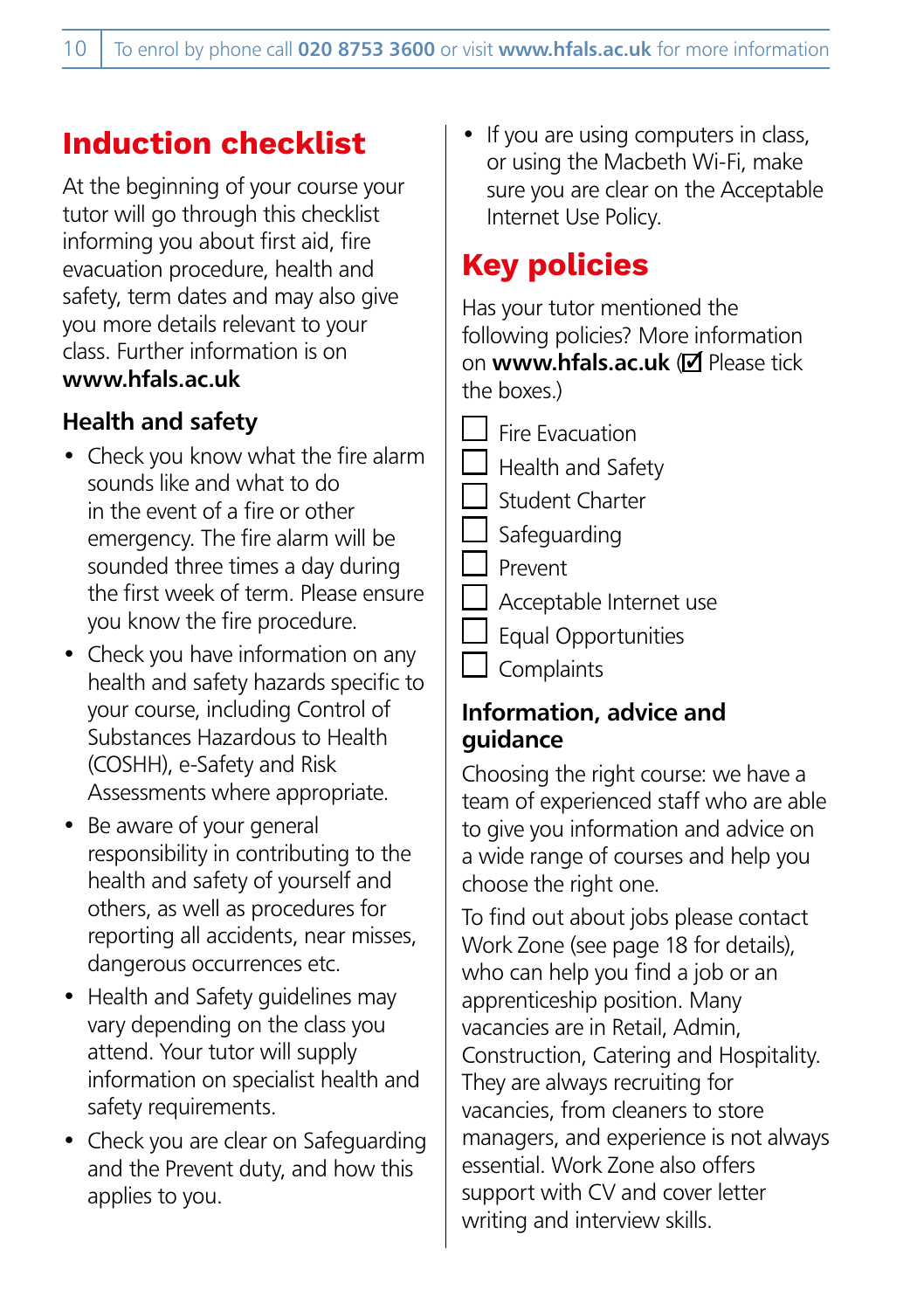## <span id="page-10-0"></span>For further information visit **www.workzoneonline.co.uk** Call **020 8753 6773** Email **info@workzoneonline.co.uk**

## **Volunteering opportunities**

If you are interested in volunteering opportunities, we have staff from the Volunteer Centre available every Tuesday 2-4pm. You can book online at **www.hfals.ac.uk/interviews** Please note these appointments will take place online.

## **Student charter**

#### You can expect:

- Accurate information about courses and our services
- Friendly and helpful staff who will treat you with respect
- Easy and accessible enrolment procedures
- Good teaching
- Support if you find learning difficult
- A safe and pleasant place to learn
- A service which is open and promotes learning for all
- That we listen and respond to your concerns
- Staff who are trained to work within the council's guidelines on safeguarding children and vulnerable adults.

## **We expect you to:**

• Arrive before the start of class so that you don't disrupt other people's learning

- Attend regularly and let us know when you are going to be absent
- Bring everything you need for the class
- Pay the appropriate fees
- Treat all staff and students with consideration and respect
- Take an active part in promoting health and safety
- Abide by ALSS and council policies at all times
- Participate in the learning activities and complete any work set
- Turn off your mobile phones when in class
- Agree your learning targets and review your progress to get the most from your class.

## **Safeguarding**

We are committed to safeguarding young people, and vulnerable adults, and also to providing a safe and secure learning environment for all learners. We work with the local safeguarding boards and recruit and train staff in line with current legislation. If you have any concerns about the treatment of children and young people, or of vulnerable adults please contact **eamon.scanlon@lbhf.gov.uk**

If you observe any health and safety issues, please contact a member of staff as soon as possible.

## **Prevent**

From 1 July 2015, Parliament placed a statutory requirement on the council to *"have due regard to the need to*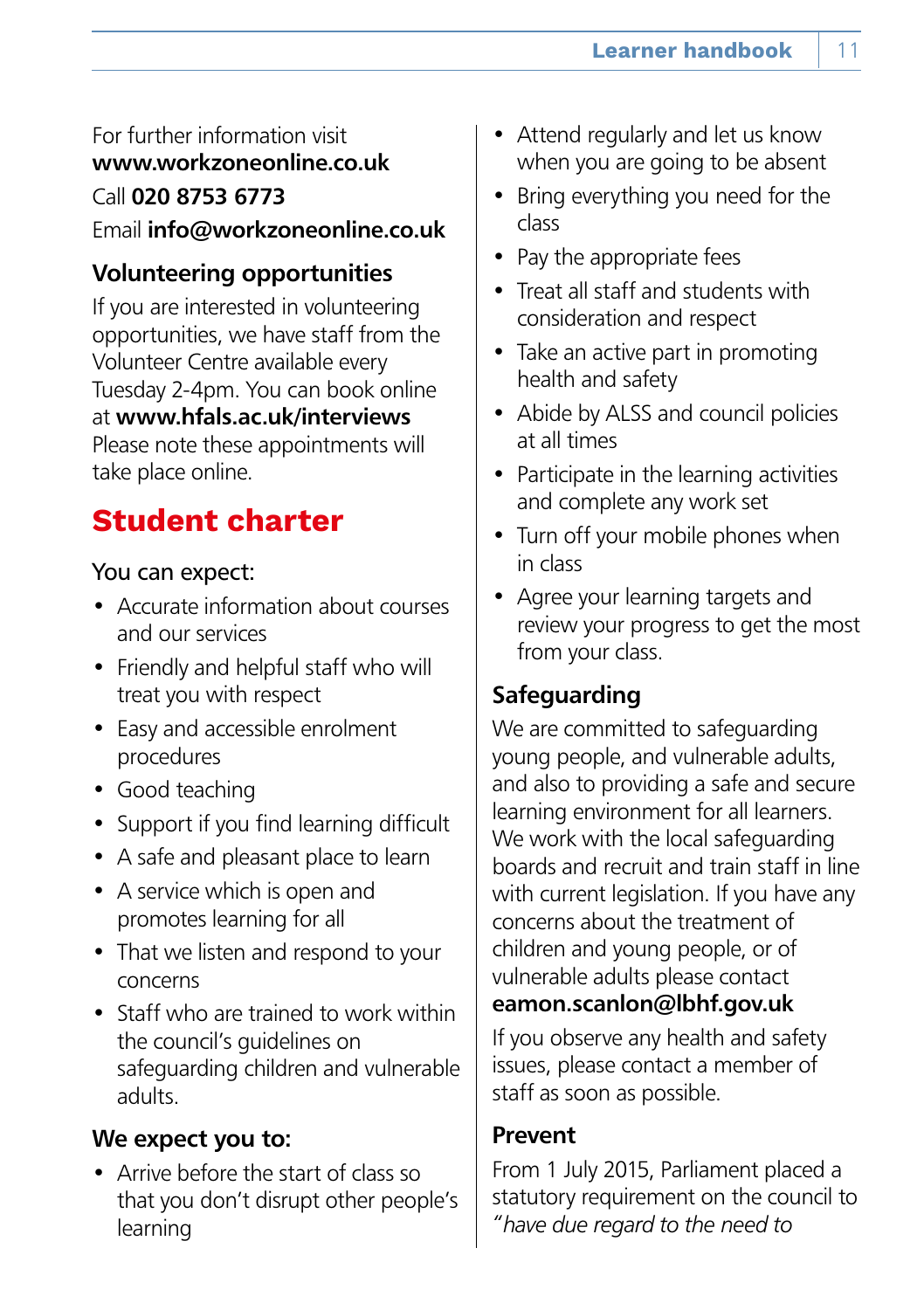<span id="page-11-0"></span>*prevent people from being drawn into terrorism."* Prevent focuses on supporting and protecting people who might be susceptible to radicalisation. Our Adult Learning and Skills Service uses established safeguarding processes to ensure awareness of Prevent for both staff and learners and so help divert potentially vulnerable people from becoming involved in extreme or radical groups.

## **Promoting British values**

## **Democracy**

- Your opinions count
- Don't forget to vote

## **The rule of law**

- No one is above the law
- Laws protect everyone
- Innocent until proven quilty

## **Individual liberty**

• Freedom of speech

## **Respect and tolerance for:**

- All backgrounds and cultures
- All ages
- All genders and sexualities
- All religious belief

## **Equal opportunities**

The adult learning and skills service will ensure that no one is discriminated against because of their ethnic or national origin, race or colour, gender, age, class, sexual orientation, or

because of their religious or political beliefs, disability or income.

If you feel you have been discriminated against please talk to your lecturer or ask at reception to speak to a manager.

You are expected to comply with the London Borough of Hammersmith & Fulham equal opportunities policy.

## **Keeping track of your learning**

All students will have an Individual Learning Plan (ILP), or learning targets. These will set out what you want to learn on the course. It includes an assessment of what you know and can do at the start, a record of the progress that you are making, and what you have achieved by the end of the course. You will be given the opportunity to review your targets and comment on your progress. Your tutor will use all of this information to help plan their teaching.

## **Additional learning support**

Anyone enrolled in an adult education class can receive extra help with their learning through a number of varied support options offered by the service. If you have a support need please notify us as early as possible at enrolment, or by emailing **karen.fall@lbhf.gov.uk** to arrange a confidential interview.

## **The service can provide:**

• Confidential interviews about any additional support you may require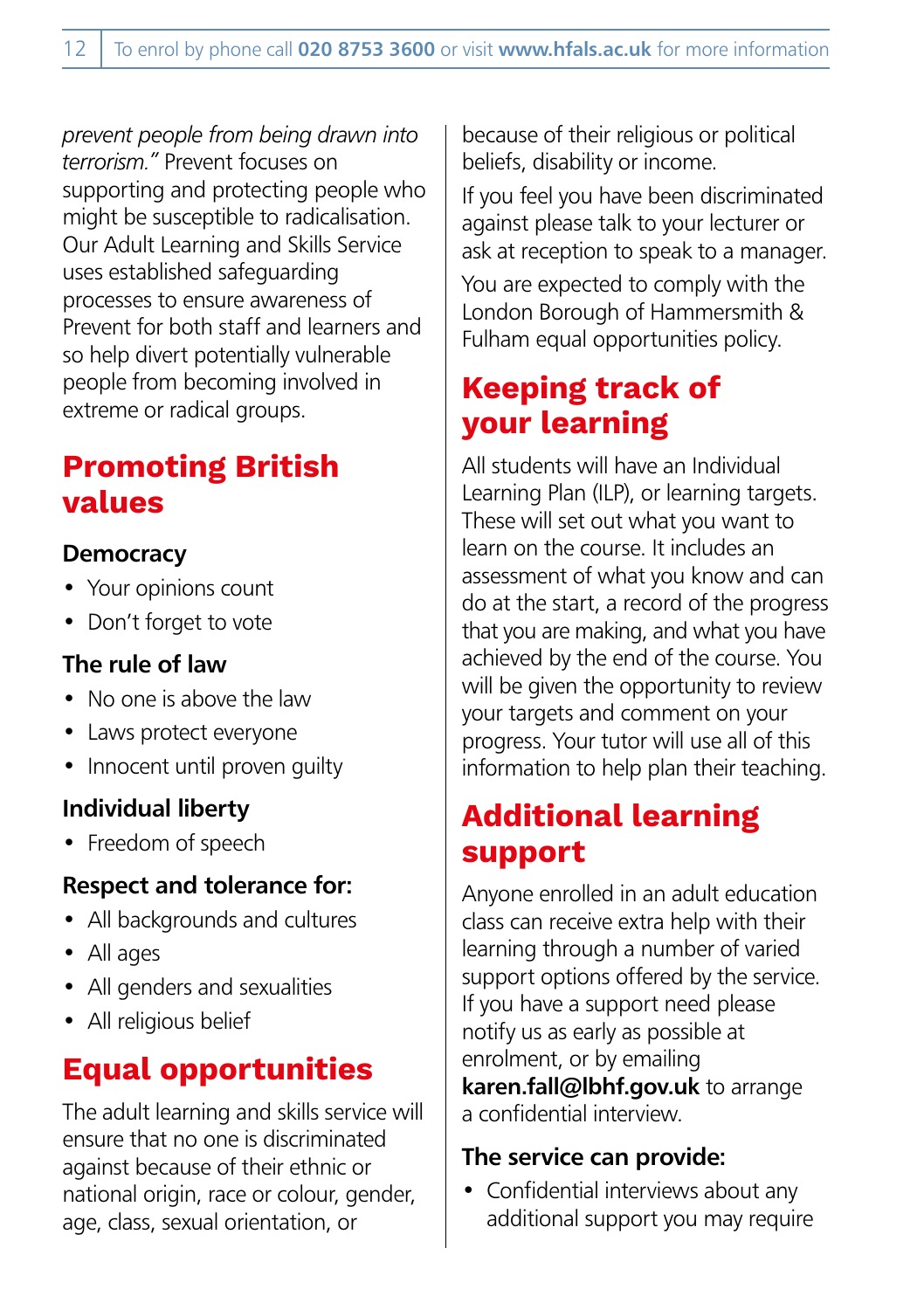- <span id="page-12-0"></span>• Help with language, literacy and numeracy skills
- Free access to computers and the internet in the Study Support sessions
- Adaptive equipment for students with a learning difficulty or disability
- Experienced one-to-one, and whole group, learning support assistants
- Dedicated classes for discrete learner groups

## **Study support sessions**

There are two support sessions per week, in the computer rooms at the Macbeth Centre, facilitated by an experienced IT lecturer. They allow you to use programs and the internet, print work and assignments, research information using websites, discover materials and resources, use adaptive equipment and practice your computing skills. Please ask your tutor for more information.

## **Literacy, language and numeracy support**

Like many adults, you may find reading, writing and number skills difficult, particularly if you are returning to study after a long break. Students whose first language is not English may find their course difficult because of this. If you think you may experience difficulties during your course, please speak to your tutor as soon as possible and/or email Saeedah Qureshi, Programme Manager - Skills for Life and Family Learning, at **saeedah.qureshi@lbhf.gov.uk**

## **Learning difficulty or disability support**

If you are interested in our provision for learners with learning difficulties and disabilities, or would benefit from some additional support, or access to adaptive technology, because of a learning difficulty or disability please email Sean Buckley at **sean.buckley@lbhf.gov.uk**  to arrange a confidential interview.

## **Recruitment policy**

It is our policy to help students enrol on the course that is right for them. Any entry requirements will be clearly set out in the course information sheet. We will also make it clear where courses are designed to meet the needs of specific groups.

## **Disability statement**

Easy read versions of our Disability Statement, Appeals Procedure and Health and Safety Induction, with Makaton symbols, are available from reception upon request.

The service is committed to supporting people with disabilities by trying our best to:

- Have trained staff to help and advise you, including trained BSL signers;
- Make our buildings as accessible as possible and moving classes to step free access if required
- Make information available in different formats, including Makaton.
- Provide specialist equipment or materials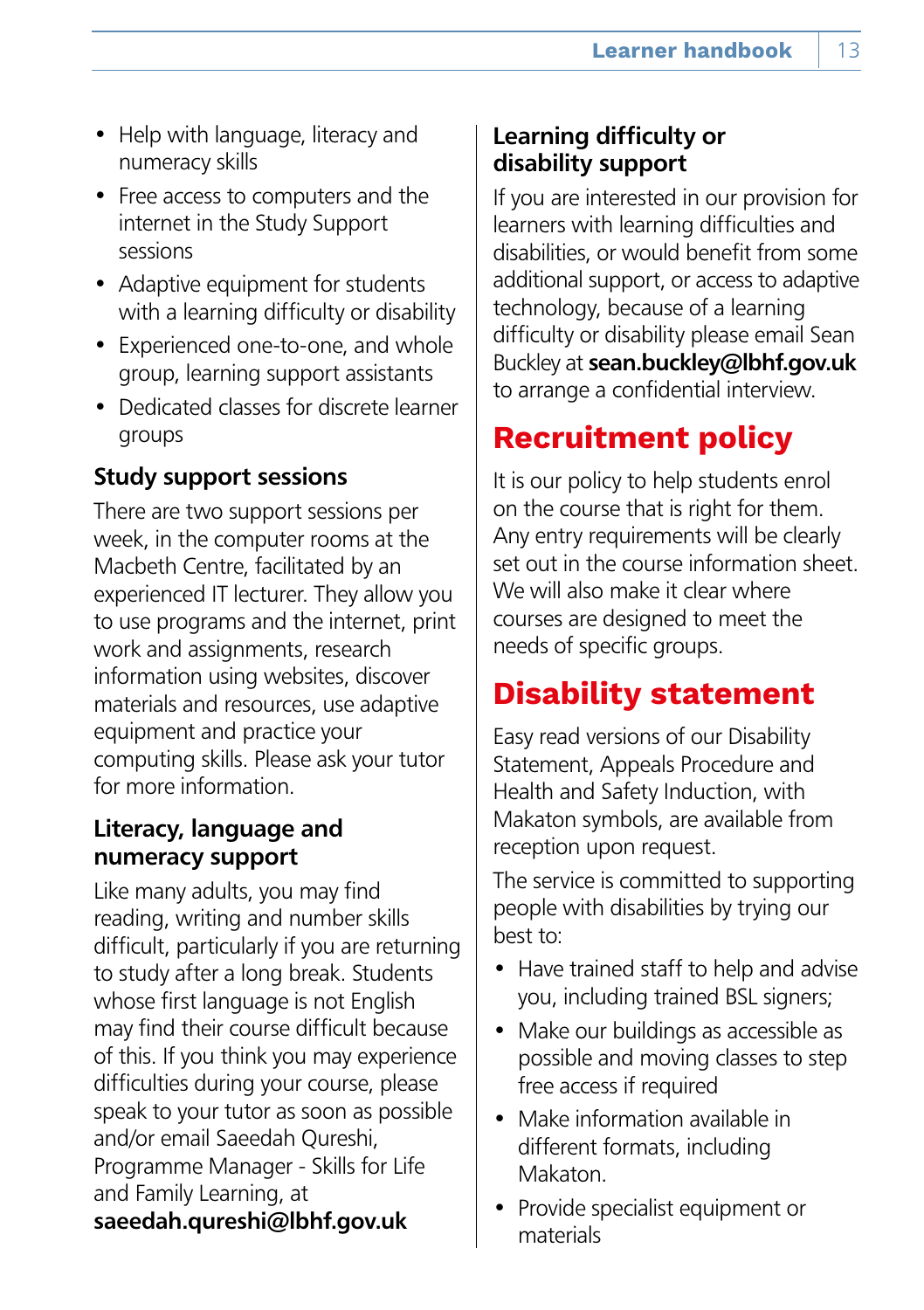- <span id="page-13-0"></span>• Have support staff in classes
- Have confidential discussions and advice in person, via the phone or email
- Make sure class materials are accessible
- Link you with your tutor before you start
- Have a range of classes especially for people with learning difficulties including access to qualification courses and advice on progression routes
- Work with other organisations such as Action on Disability and MIND to get more help and advice if we need it
- Have study support sessions where you can get extra help and practice your skills

## **How can I get advice and support?**

- You can contact Sean Buckley to have a confidential discussion on how best we can support your learning.
- You can ask for help at reception. Course information sheets are also available to help you decide if the course is what you want.
- Once you have enrolled and said that you have an Additional Support need, you will be contacted to discuss the best way to support your learning.
- We try to follow up all additional support requests as quickly as possible so the sooner you inform us the better

## **What happens if I need extra help to do my exams?**

- We need to know if you require extra help for any classes, but especially if you are going to do an exam
- When you are registered to do a qualification we will inform the examination board of your additional needs
- The extra help you get will depend on your individual circumstances and in some cases you will have to provide medical evidence. You may be allowed to have assistance, special equipment, additional time or other support
- Please declare any additional support needs, as early as possible, on the form at enrolment or inform your tutor at the beginning of your course or you can talk to the Sean Buckley, the Programme Manager for Student Support.

## **Learner Voice**

The adult learning and skills service seeks the views of its learners - past, present and future.

The service seeks to capture these views in several ways:

- Annual student satisfaction survey
- Learner focus groups
- Monitoring letters of complaints and compliments
- Celebrating learners success at events and exhibitions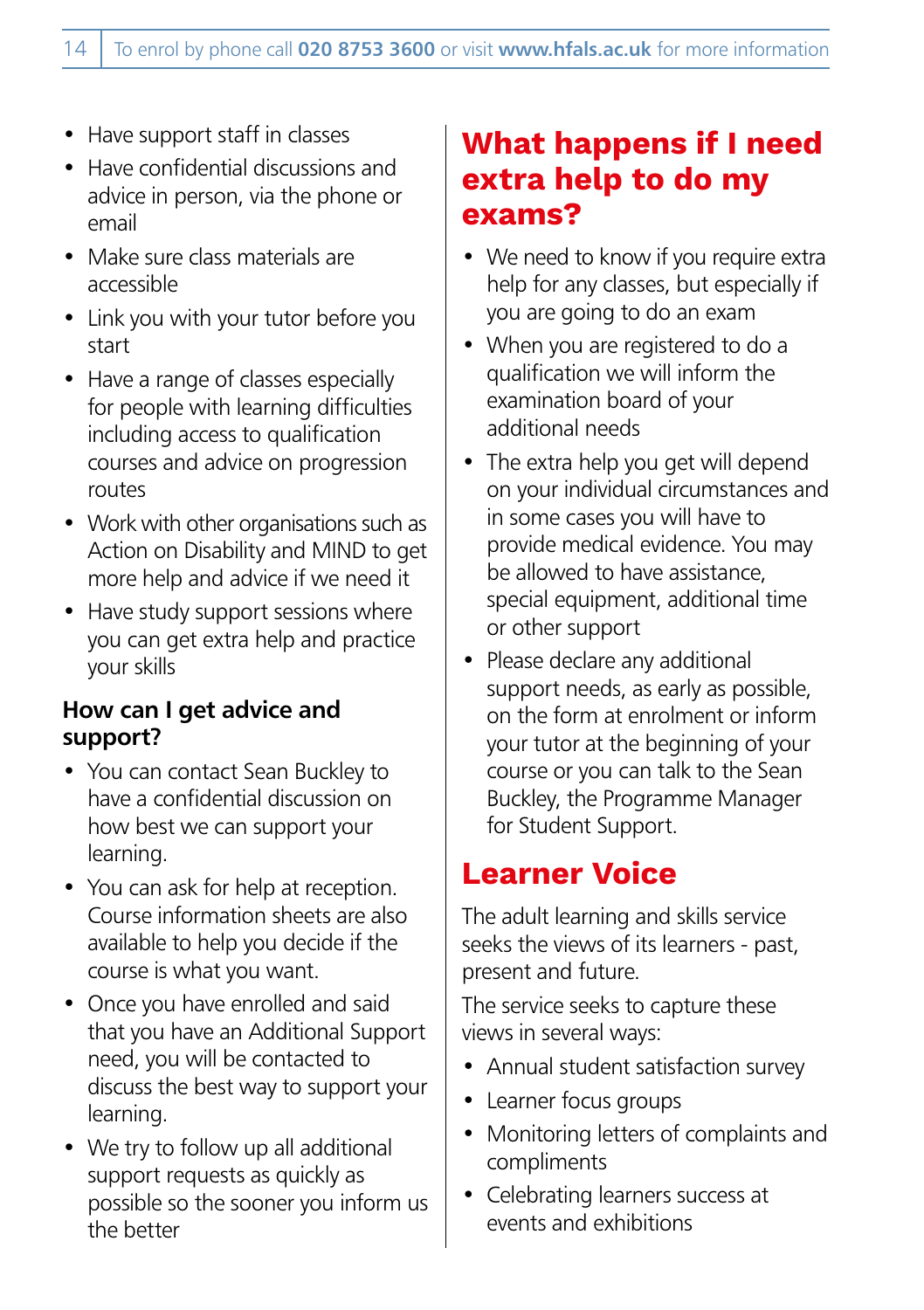- <span id="page-14-0"></span>• Suggestion boxes and learner feedback cards
- Learner feedback on HFALS website
- Learner evaluation during courses
- Observations of teaching, learning (OTLA) and assessment

## **Paying by instalments**

Students who are enrolling on a year-long course and experiencing hardship can apply to pay in three instalments. First instalment is taken at the time of enrolment, the remaining course fees can be paid over two more instalments for which you will be required to complete a Direct Debit Mandate. Please note once you are enrolled all instalments must be paid.

## **Invoicing your employer**

We can invoice your employer for course fees. You must bring written proof, on letter headed paper, that your employer agrees to pay and an additional fee of £30 is charged for administration.

## **Refunds**

A full or partial refund of your course fee will only be made when:

- 1. We close, merge or reschedule your course and you cannot get to the alternative.
- 2. There is a medical reason supported by a certificate or doctor's letter.

An administrative charge of £12 will be made for this refund. We do not

provide refunds where individual sessions have to be cancelled, but will make every effort to offer an alternative session.

- If you paid by debit/credit card, we will require the original card used in order to provide a refund
- Please note where a refund is approved, we are able to do this immediately for card payments but for fees paid in cash or by cheque, it will be processed within one week (at the beginning of terms this process may take longer)

## **Credit**

If you have been given credit, please use it within the academic year.

## **Fees**

**Please note:** Course fees, times, dates and other related details are correct at time of going to press. In exceptional circumstances however, we may need to update the amounts to be charged or other related course information. You should check that you have the correct details before enrolling.

## **Learner Support Funding**

Support funding for learners falls into two categories. Funding is provided by the Education and Skills Funding Agency (ESFA) and Mayor of London to assist learners who are not able to pay for essential equipment/materials, travel costs, childcare, registration fees and other necessary expenses.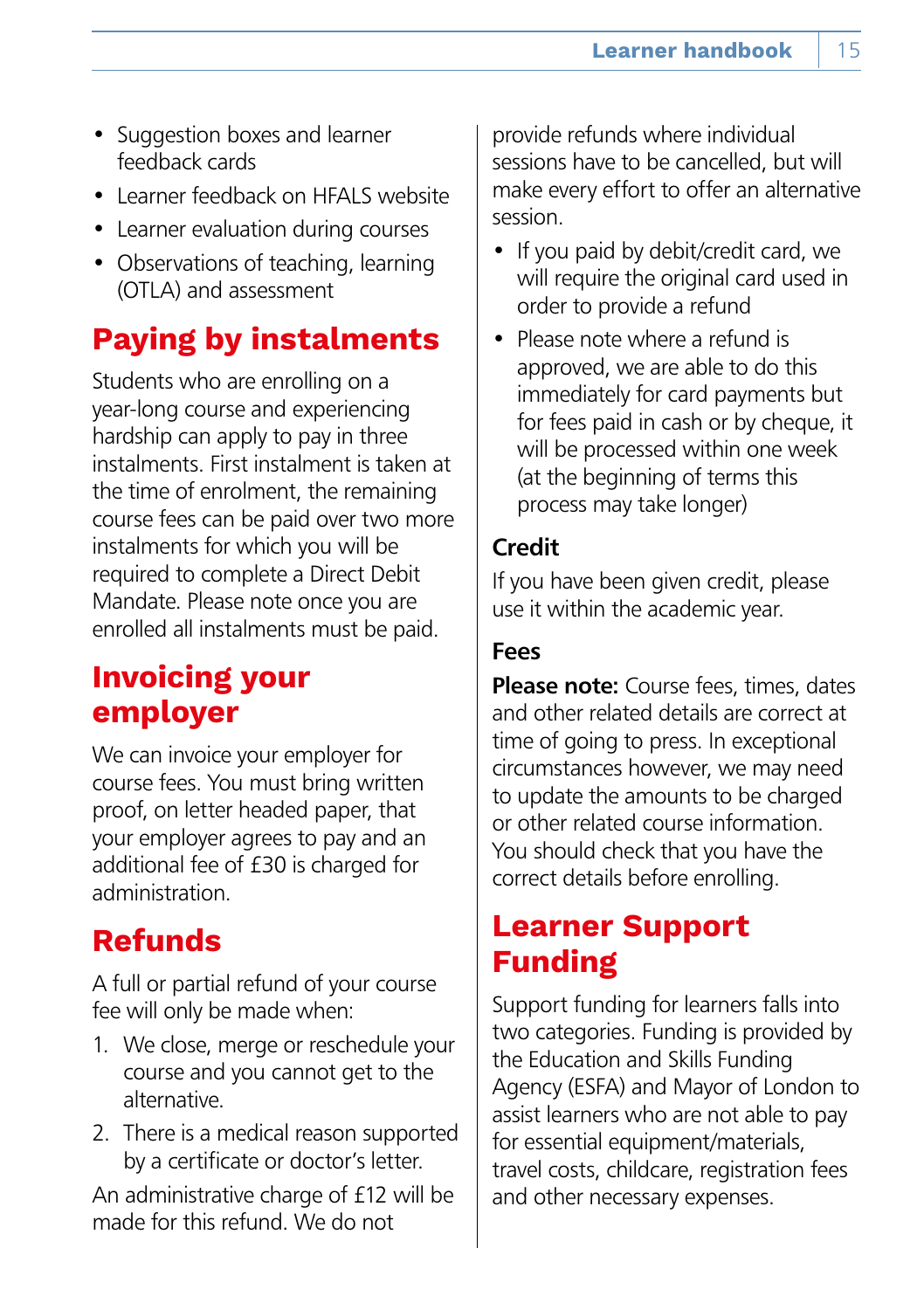<span id="page-15-0"></span>These categories are:

- Discretionary Learner Support Fund (for accredited courses up to and including level 2)
- The 24+ Adult Learning Loan Bursary (for learners who are in receipt of an Adult Learning Loan for the full fees of the course from the Student Loans Company)

These funds are only available to learners studying towards an approved qualification and who are on a low household income of less than £20,962 gross per year (resident in London), or £17,004 gross per year (resident outside of London, but resident in England).

Parental income will not be taken into consideration but the income of any spouse or partner will.

Proof of low income must be attached to your application. Please discuss this with your tutor at interview.

#### **Students must submit a separate application for each course.**

(This information is subject to change.)

## **What costs can be claimed?**

- Course fees (up to 20%, but only in exceptional circumstances)
- Course books
- Travel costs
- Childcare must be registered with Ofsted
- Essential equipment or materials required for the course.
- Registration fees (for professional bodies)

## **How to apply?**

Before you can apply for Learner Support Funding, you must attend an interview and enrol on your course. Further information and application forms are available in reception.

## **Compliments or complaints**

We aim to provide a high quality service at all times. We like to hear both about good service and where things have gone wrong. If you wish to compliment any aspect of the service or have a complaint, contact reception, email **beryl.lester@lbhf.gov.uk** or complete a feedback card which can be found in reception.

Please let us know if we can support you to make your compliment or complaint by providing an interpreter, signer or advocate.

All complaints received are taken seriously and are dealt with according to the complaints procedure.

We will make sure that you are supported to progress your complaint by providing an interpreter, signer or an advocate if necessary.

You can discuss any complaint to do with disability and access informally with Sean Buckley on **07900 737744**  or email **sean.buckley@lbhf.gov.uk**  who will try to resolve the issue and will advise you on the corporate procedure should you want to take the matter further.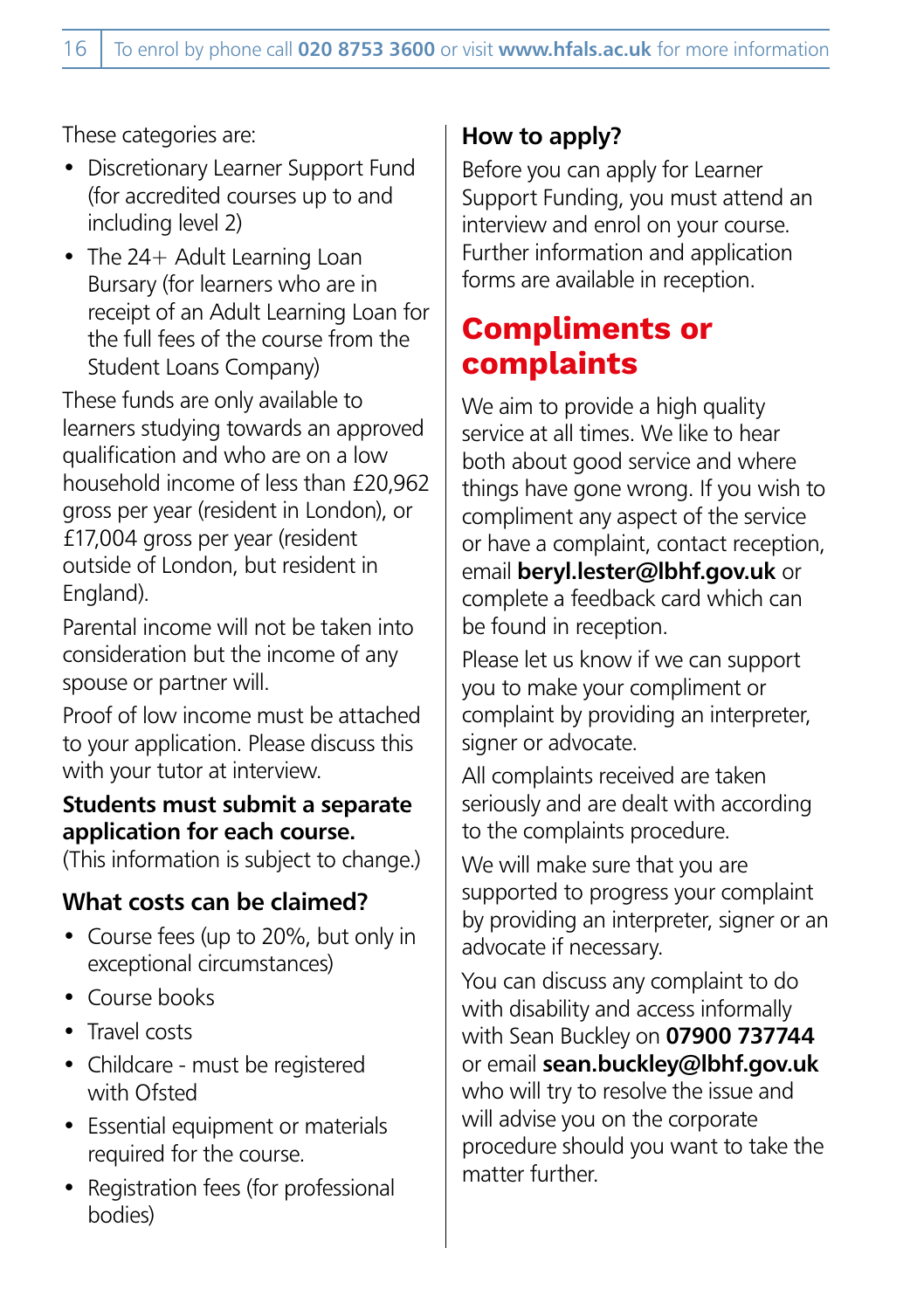## <span id="page-16-0"></span>**Quality assurance**

We are committed to providing the highest quality of learning opportunities. Our approach to quality assurance is based on building quality, and equality, into every aspect of the service. We believe ensuring quality is part of everybody's job and all policies and procedures are directed to improving the quality of provision. We promote an ethos of critical analysis and continuous improvement.

We carry out a number of checks to assure and improve the quality of our service. These include:

- Regular visits to classes to observe the quality of teaching and learning, by both our own staff and external inspectors
- External verification of quality standards by Accrediting bodies
- Ofsted monitor and inspect our service on a regular basis
- Monitoring recruitment, retention and achievement
- Course and curriculum reviews
- An annual student satisfaction survey and report
- Regular reviews of our systems and procedures

All of this information is fed into an annual self-assessment report, and a quality development and improvement plan. If you have any comments or suggestions please let us know. We were last inspected by Ofsted in 2016 and the report can be read in full by visiting **www.hfals.ac.uk**

## **Assessment appeals**

If you wish to appeal against an assessment of your work you should raise it with a member of staff. The tutor will discuss the assessment with you and take appropriate action. If you are dissatisfied with the outcome please ask at reception about the next stage of the appeals procedure. For accredited courses the awarding bodies have their own appeals procedure and this can be requested at reception.

## **Exclusion policy**

The adult learning and skills service is committed to providing a safe and supportive environment in which adults from a wide variety of backgrounds can learn together. In order to maintain this environment we reserve the right to exclude a student from a course where this is judged necessary. A full copy of the exclusion policy and procedures is available from reception.

## **Health and Safety hazards and first aid**

#### **Responsibilities**

Everyone has a duty to ensure the safety of themselves and others who may be affected by what they do or do not do. Please help yourself and the service in making this a safe and enjoyable environment in which to learn, by following health and safety procedures and by suggesting and making improvements with regard to health and safety.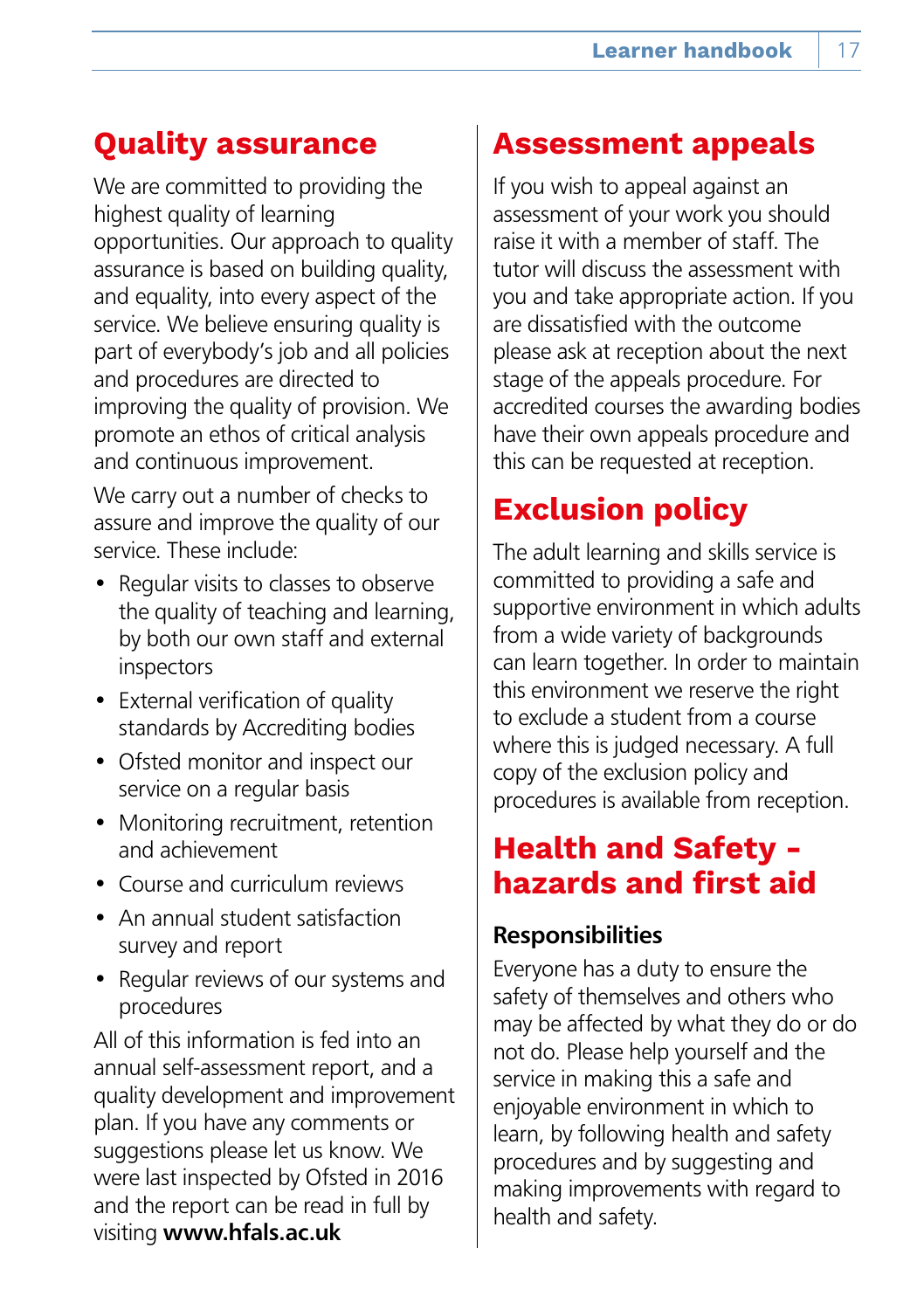## **Reporting hazards**

Report any hazard that you find to your tutor or centre staff. This will be a major help in preventing accidents.

## **Recording accidents and incidents**

Your tutor will record any accidents or incidents in the accident/incident book kept at reception. Managers will then investigate and, where necessary, identify changes to the work routine/ workplace to make it safer for all. A no blame culture is operated when investigating accidents to ensure the root causes are found.

## **Evacuating the building**

Please make sure you know how to leave the building safely in case of an emergency and that you are familiar with the fire procedures displayed in all adult education centres. When you hear a fire alarm your tutor will escort you from the room to the assembly point for that centre. Please make sure you stay with your tutor so they can check that everyone is safely out of the building.

## **First aid**

A list of qualified first aiders and first aid equipment is available at reception. Never handle blood, open wounds or body fluids unless you are wearing safety gloves.

## **Hazardous substances**

Some of the substances used in practical subjects can be hazardous. Your tutor will provide information and advice about using these safely. If you

are not sure please ask before using any substance you are not familiar with. It is your responsibility to inform the tutor of any relevant allergies that you might have.

## **Manual handling**

Many injuries are caused through poor manual handling; that is moving an object from point A to point B. Please stop and think before you move or handle anything heavy or awkward. Always ask for help if you are not sure.

## **Equipment and machinery**

Health and safety regulations state that only trained people can use certain equipment and machinery. If you have not been instructed in the use of our equipment and machinery speak to your tutor for guidance and instruction.

## **e-Safety and Acceptable Use**

Computer skills are vital to access employment and life-long learning, but there are dangers and risks associated with using computers and the internet. The adult learning and skills service (ALSS) want all our learners to be able to get the most out of using technology and use it in a responsible way. ALSS provide guidance and advice on keeping yourself safe in our Acceptable Internet Use and e-Safety policy. You can see our Acceptable Use policy in all classrooms and can request a copy of the e-Safety policy from reception.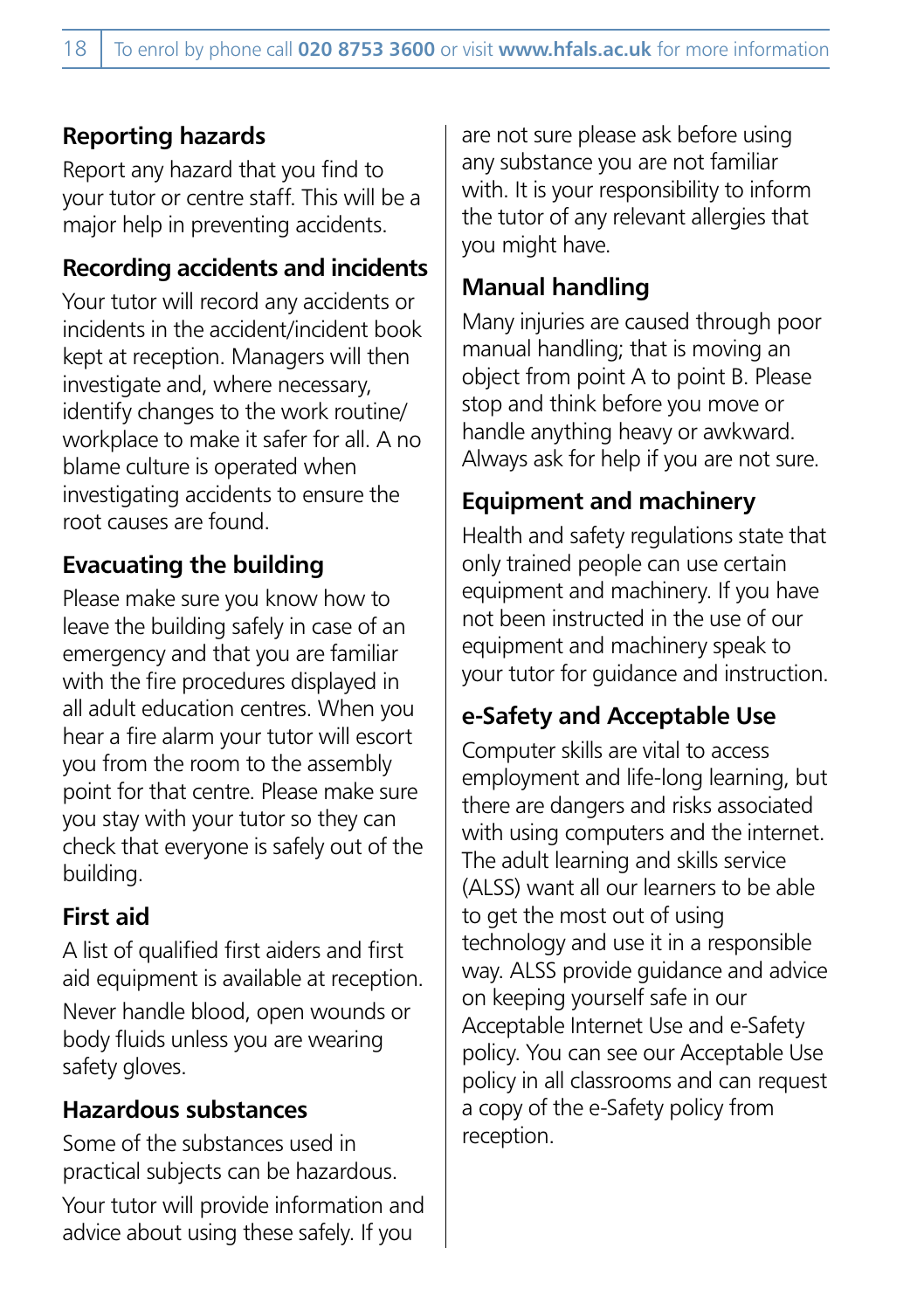## <span id="page-18-0"></span>**Tidy work areas**

Keeping your work area tidy reduces the risk of accidents, improving health and safety for all. Take time before the end of every session to ensure the room is left in a clean and tidy condition.

## **Smoking**

In line with legislation, smoking (both tobacco and e-cigarettes) is not permitted anywhere on the premises or grounds of the service.

## **Mobile phones**

Students are asked to respect others when using their phones and their use is not permitted in classrooms or work areas.

## **Food and drink in classrooms**

No food or drink (except for bottled water) is allowed in classrooms. Students are asked to not take food or drink into classrooms.

## **How we use your personal information**

This privacy notice is issued by the Education and Skills Funding Agency (ESFA), on behalf of the Secretary of State for the Department of Education (DfE). It is to inform learners how their personal information will be used by the DfE, the ESFA (an executive agency of the DfE) and any successor bodies to these organisations.

For the purposes of relevant data protection legislation, the DfE is the data controller for personal data processed by the ESFA. Your personal information is

used by the DfE to exercise its functions and to meet its statutory responsibilities, including under the Apprenticeships, Skills, Children and Learning Act 2009 and to create and maintain a unique learner number (ULN) and a personal learning record (PLR). Your information will be securely destroyed after it is no longer required for these purposes.

Your information may be used for education, training, employment and well-being related purposes, including for research. The DfE and the English European Social Fund (ESF) Managing Authority (or agents acting on their behalf) may contact you in order for them to carry out research and evaluation to inform the effectiveness of training.

Your information may also be shared with other third parties for the above purposes, but only where the law allows it and the sharing is in compliance with data protection legislation.

Further information about use of and access to your personal data, details of organisations with whom we regularly share data, information about how long we retain your data, and how to change your consent to being contacted, please visit:

#### **https://www.gov.uk/government/ publications/esfa-privacy-notice**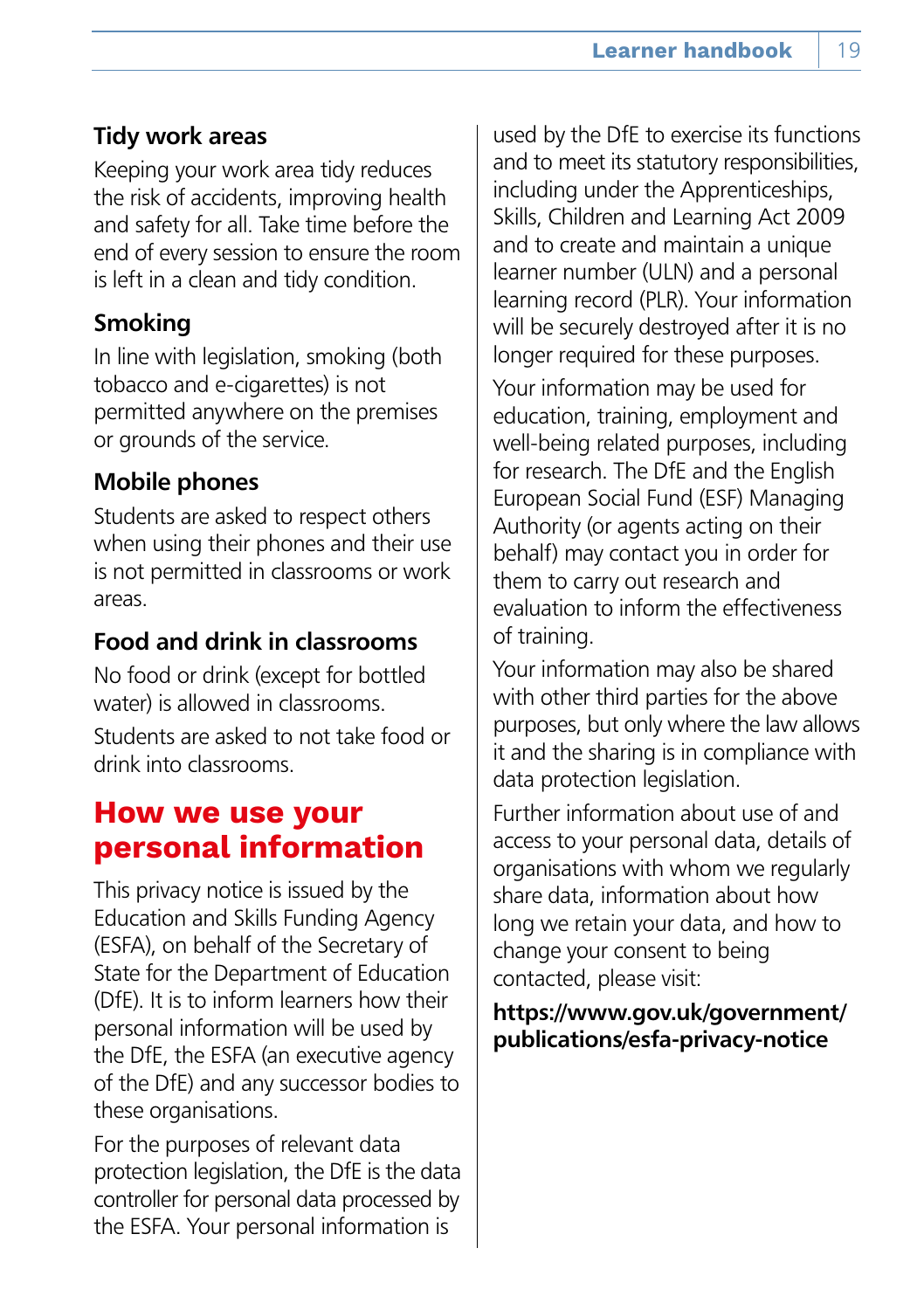## <span id="page-19-0"></span>**Café**

Macbeth Community Café serves freshly cooked food and the menu changes daily.

**Due to the current situation the Macbeth Community Café remains closed.**

## **Reception**

#### **Term time opening**

Monday to Thursday 9am to 6.30pm (last enrolment 6.15pm)

Friday 9am to 4pm (last enrolment 3.45pm)

Saturday 9am to 12 noon

## **Outside term time**

Monday to Friday 9am to 4pm (last enrolment 3.45pm)

**Opening times may change, please call for details or visit the website to check before visiting the centre (last enrolment time will be 15 minutes prior to closure).**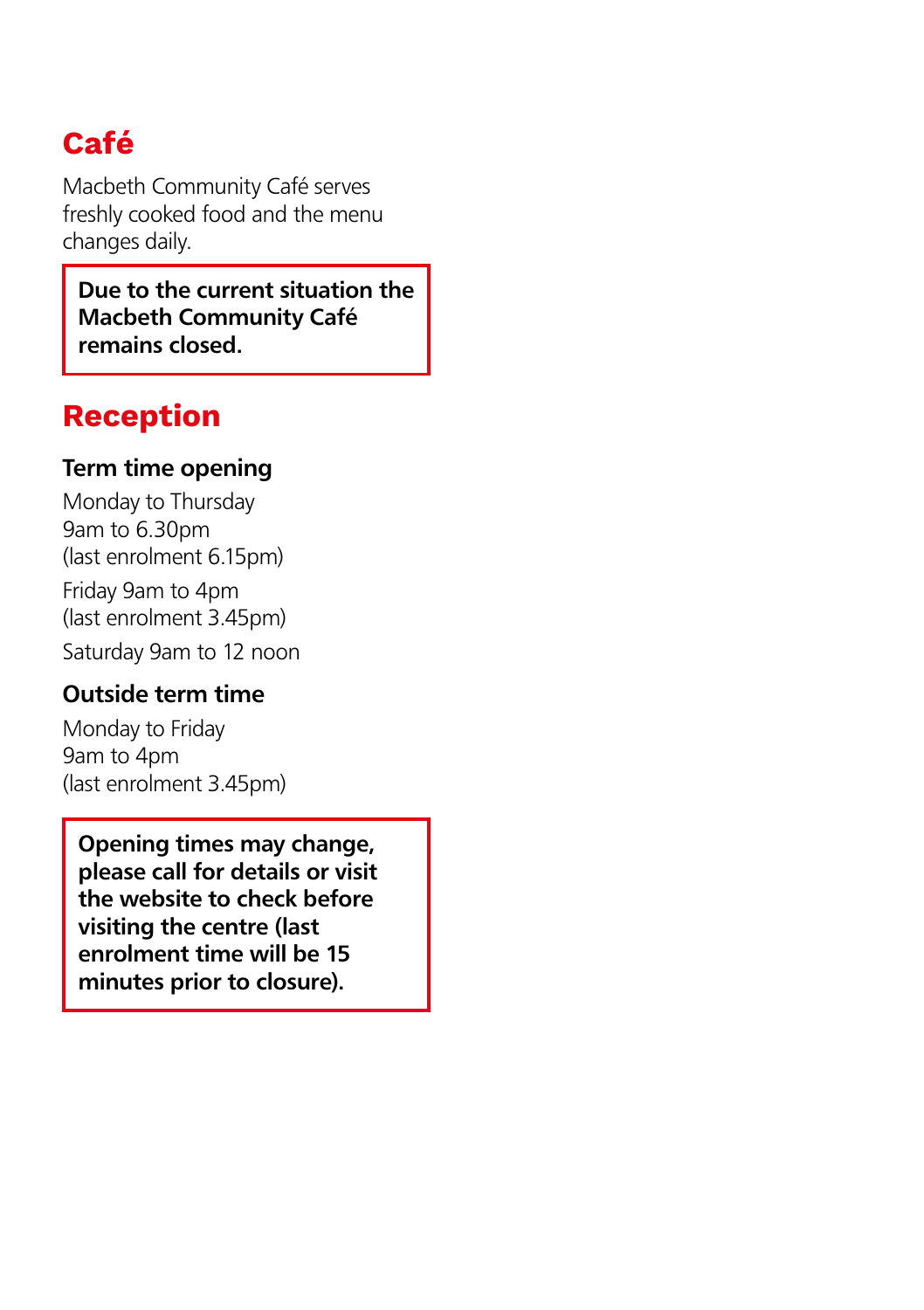





## <span id="page-20-0"></span>INFORMATION, ADVICE AND GUIDANCE

**Hammersmith & Fulham Council offers a broad range of services tailored to suit the needs of the individual. These are provided by the economy department.**

Our experienced advisors work together to deliver the following:

#### CREATE A CV

- Draft your own CV or improve your existing CV to gain interviews
- Prepare an effective cover letter

#### FIND VACANCIES

Find out where to look for job vacancies

#### INTERVIEW SKILLS

- Create a lasting impression - make every second count
- Prepare for different types of interviews

#### CONFIDENCE BUILDING

- Practical help to boost your confidence for job searching
- Improve and promote your employability skills
- Support for those who are returning to work after a break

#### USING THE INTERNET AND SOCIAL MEDIA

- Use the internet to find vacancies, register on job sites and apply
- Set up an email account. send, retrieve, reply, attach documents
- Learn key words and phrases used in the job hunting process
- What is social media and how can it help with your job search?
- Maximise your networking opportunities, create social media accounts

#### SKILLS HEALTH CHECK PERSONAL DEVELOPMENT PLAN

- Clients' information regarding skills and experience
- Highlight suitable job profiles and career paths

#### **CONSIDERING** SELF-EMPLOYMENT

- Could self-employment be for you?
- Review steps for registering your business and start-up procedures

#### BASIC SKILLS FOR WORK • Find courses needed to

- progress in work • English, ESOL, maths
- and ICT
- Interactive, practical exercises

#### SECTOR-SPECIFIC

- Routeways into work available on request
- Examples include: security, hospitality, care work, retail, construction

We also work in partnership with the National Careers Service and BEAM, who are able to support individuals in finding employment, and the Volunteer Centre, who are able to support with volunteering opportunities.

For further information or to book an appointment, please visit the website.

#### www.hfals.ac.uk 020 8753 3600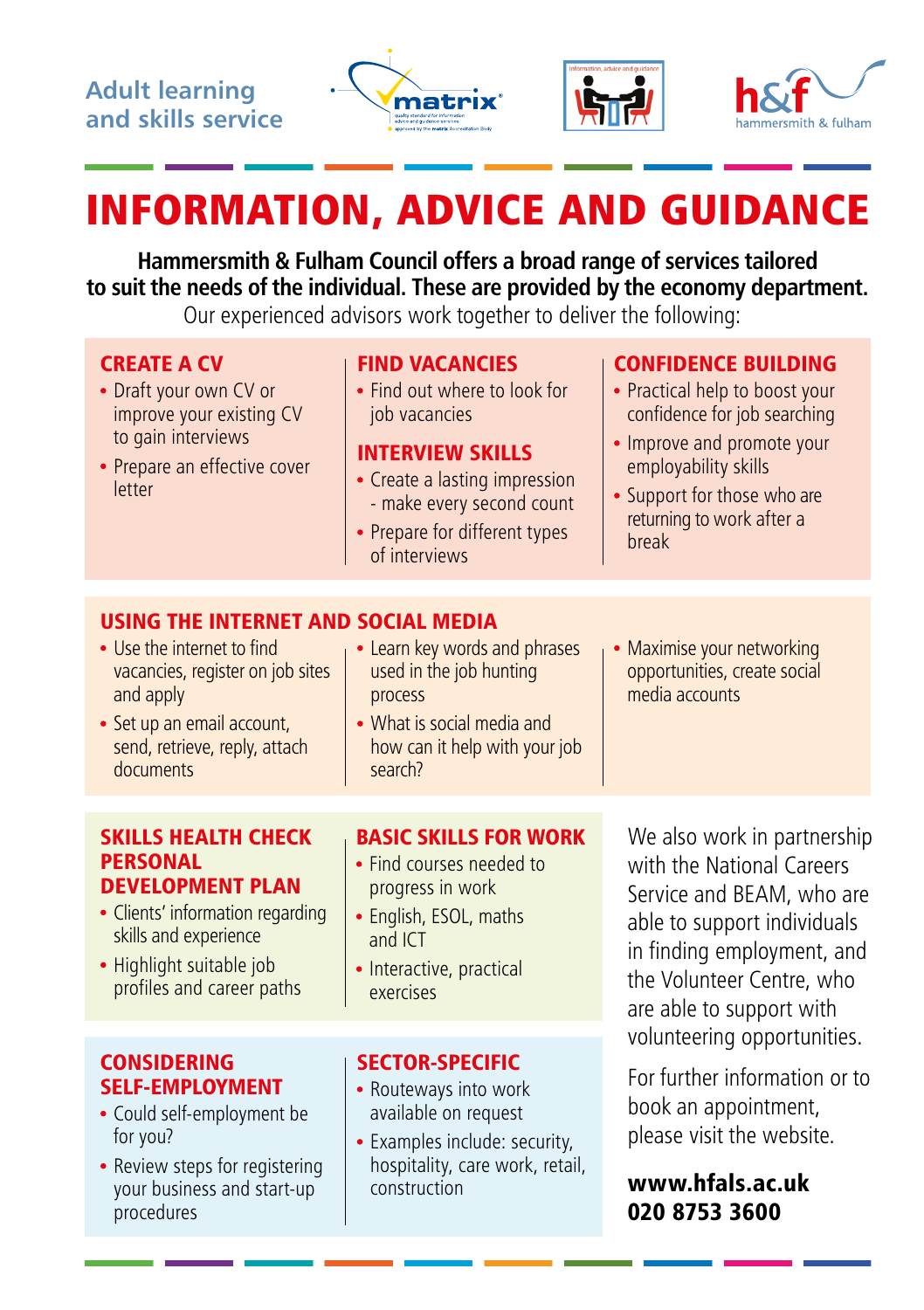# <span id="page-21-0"></span>**Libraries and employment**

## **Learning at H&F libraries**

The adult learning and skills service is working in partnership with the borough library service so you can continue your learning out of class time using books or the internet.

## **Learning Zone at Shepherds Bush**

We now offer ICT/computing drop-in and a family learning homework club at Shepherds Bush Library's Learning Zone. Come in and find out more or enquire at Reception. For more Family Homework Clubs, please see pages 45-47 of the adult course guide.

## **ALSS students welcome**

Anyone enrolled on a course is eligible to join a Hammersmith & Fulham library.

Most libraries are open late evenings and Saturdays. Hammersmith, Fulham and Shepherds Bush libraries are also open on Sunday, 11am-5pm.

For full details of opening times please see the website

## **www.lbhf.gov.uk/libraries**

**Telephone** (24-hour automated telephone service): **020 7361 3610** 

## **Internet access is available at all libraries**

Free for the first hour if you are a member of the library. Wi-Fi is available at Shepherds Bush, Hammersmith, Askew Road, and Fulham Libraries.

Scanning and photocopying facilities are also available. Membership also includes access to online resources - please refer to **www.lbhf.gov.uk/libraries** 

The Local Studies and Archives Service is based in Hammersmith Library. Fulham Library includes the main reference library which also provides quiet study spaces.

Hammersmith & Fulham Volunteer Centre is also based in Fulham Library. The libraries are always keen to hear from people interested in volunteering. There are many different roles to get involved in. If you would like to find out more please email:

## **libraries@lbhf.gov.uk**

For full information please visit **www.lbhf.gov.uk**

**Libraries in Hammersmith & Fulham Askew Road Library** 87-89 Askew Road, W12 9AS Tel: 020 8753 3863

**Avonmore Library**  and Community Centre North End Crescent, W14 8TG

**Fulham Library** 598 Fulham Road, SW6 5NX

**Hammersmith Library** Shepherd's Bush Road, W6 7AT

**Shepherds Bush Library** Westfield Retail Centre 6 Wood Lane, W12 7BF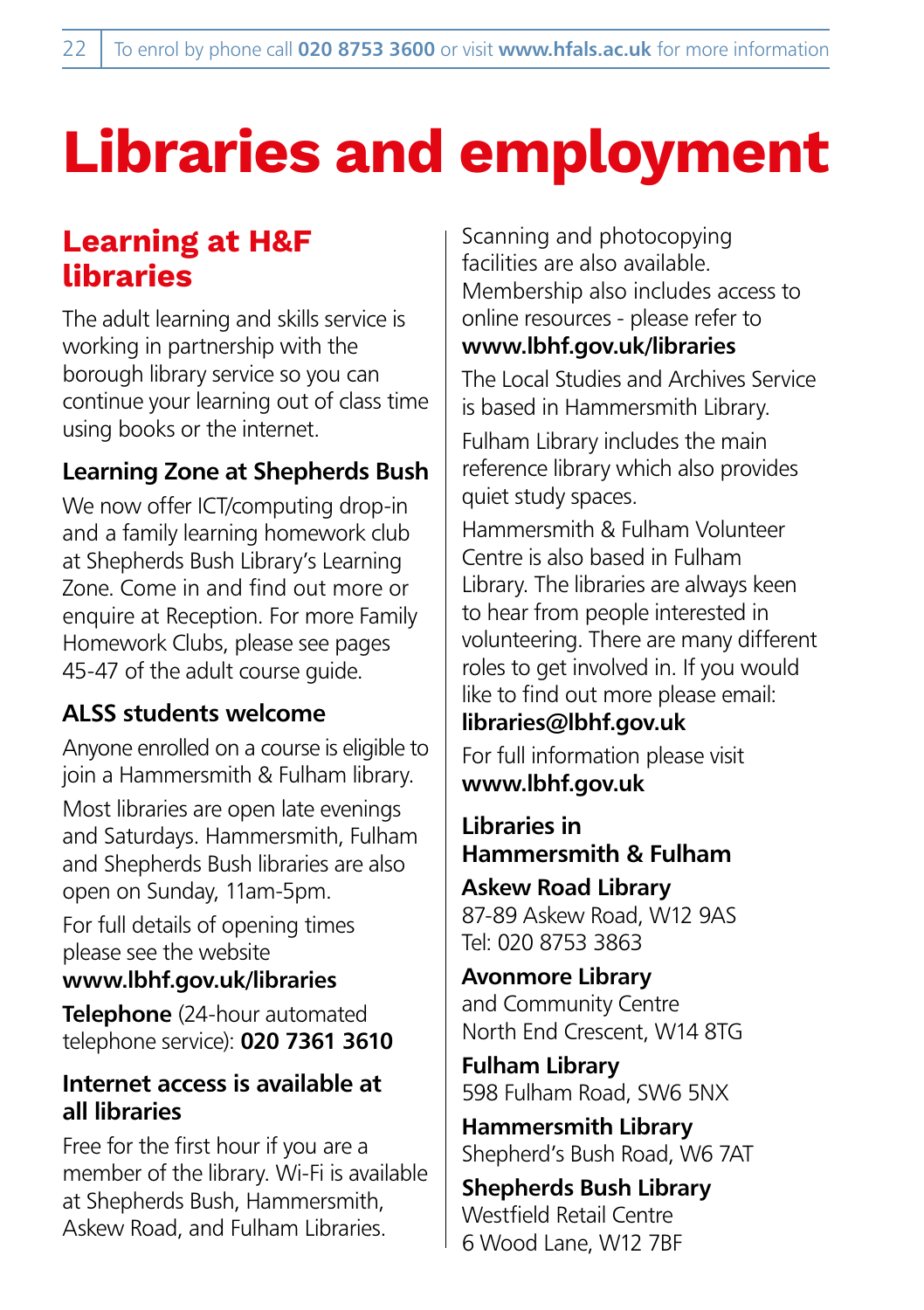## <span id="page-22-0"></span>**Do you need work experience?**

Volunteer work placements give real experience for those who want to take the first steps towards securing employment. Hours can be arranged to fit around residents' availability.

## Call: **020 8753 6548**  Email: **volunteering@lbhf.gov.uk**

## **Apprenticeships**

As employees, apprentices earn a wage and work alongside experienced staff to gain job-specific skills.

Off the job, apprentices get training to work towards nationally-recognised qualifications.

Key benefits:

- earn a salary
- get paid holidays
- receive training
- gain qualifications
- learn job-specific skills

Call: **020 8753 6773**  Email: **info@workzoneonline.co.uk**

## **Who are Work Zone?**

Our free employment services exist to support local residents and connect you to our employers.

- A range of opportunities across the borough in retail, customer service, administration, construction, hospitality and much more
- One-to-one information, advice and guidance towards finding work
- Access to the right employment and skills training to prepare you for employment
- A dedicated Recruitment Advisor, offering a bespoke service
- An opportunity to work for blue-chip companies and household brands

View all our live job opportunities on **www.workzoneonline.co.uk** 

Contact us on

**info@workzoneonline.co.uk** or leave us a voice mail message on: **020 8753 6773** and we will get in contact within 2-3 working days.

## **National Careers Service**

Helping you to take the next step

- Online, on the phone or face-to-face
- Help to choose or change career
- Skills tests, course search, job search advice
- Personalised help from careers advisers

To book an appointment, please go to our website **www.hfals.ac.uk/interviews**

## **Business Support**

The adult learning and skills service offer a range of business courses (**www.hfals.ac.uk**) and the H&F Business Enterprise Club meets monthly and is the ideal place to network and get useful information to help you set up or run your own business.

For information email: **nicki.burgess@lbhf.gov.uk**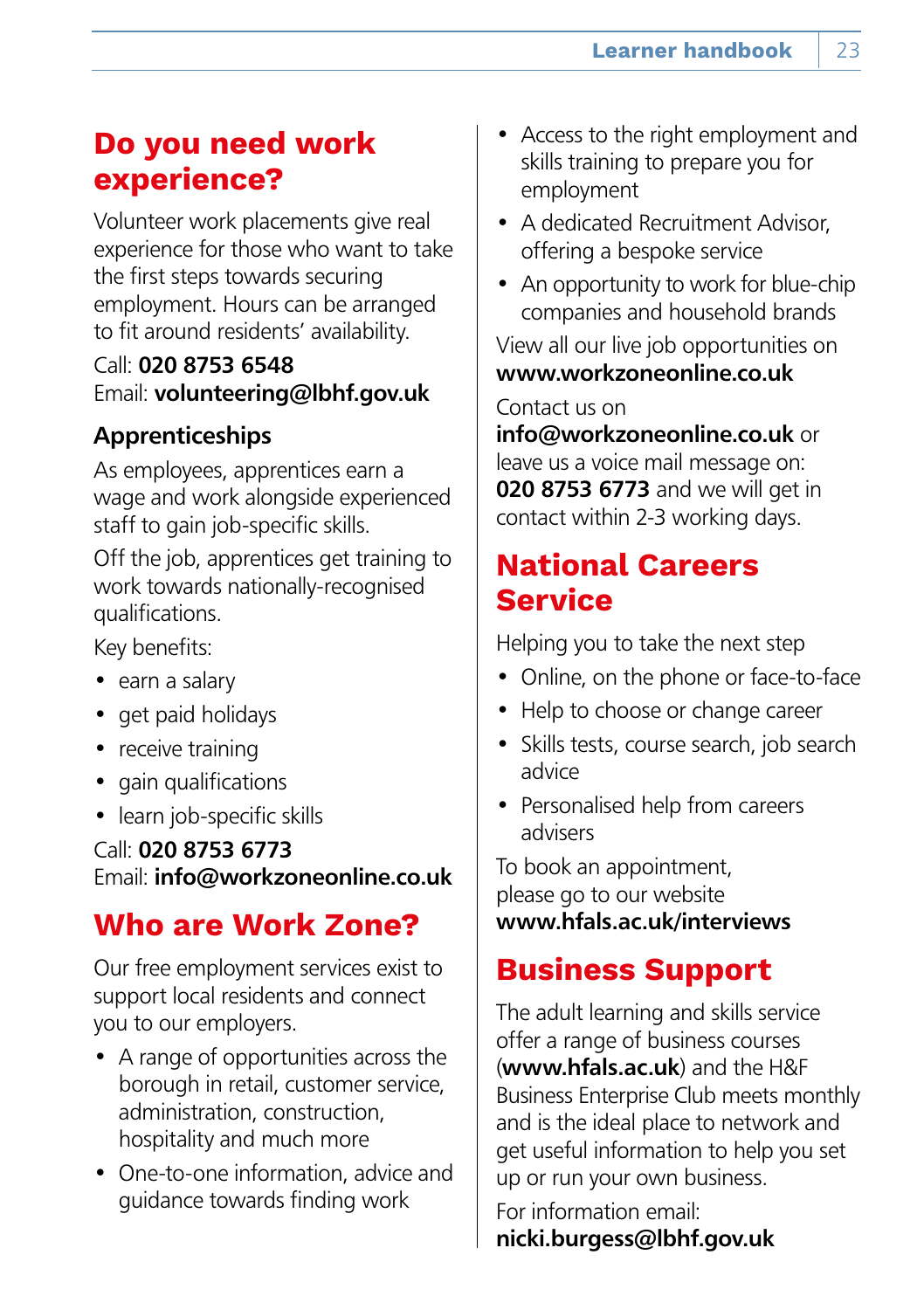# <span id="page-23-0"></span>**Short business workshops**

As well as our regular courses we offer further short workshops to support your business, and help guide you with the essentials if you are just starting out. These will be updated regularly on our website at: **www.hfals.co.uk** so keep an eye out for future workshops coming up.

All workshops take place at the Macbeth Centre, and places can be booked in person, over the phone on **020 8753 3600** or online on the centre website.

You can see our full range of business and computing courses on pages 181-187 of the main course quide.

## **Business boot camp**

An intensive one day session covering the things you need to know to start a business.

## **Marketing for start-ups**

It's all about the promotion: how to let people know about your product and boost your sales.

#### **Presentation skills/PowerPoint for business**

The art of the visual: Learn some tips and tricks to get the wow factor in giving engaging and persuasive presentations.

#### **Accounting - what do I need to know for my business?**

Everything you need to know to balance your books, working with numbers to help grow your business.

## **Developing a successful business plan**

The key thing you need to succeed is a clear and focused business plan - find out how to do this.

## **Social media - what is it and how can it help my business?**

Demystify social media: find out how you can harness its reach with tips to promote your business, grow your networks and customers.

## **Social media - get going with Facebook**

Dig into Facebook and find out how it can promote and grow your business.

## **Social media get going with Instagram**

Delve into Instagram and find out how it can promote and grow your business.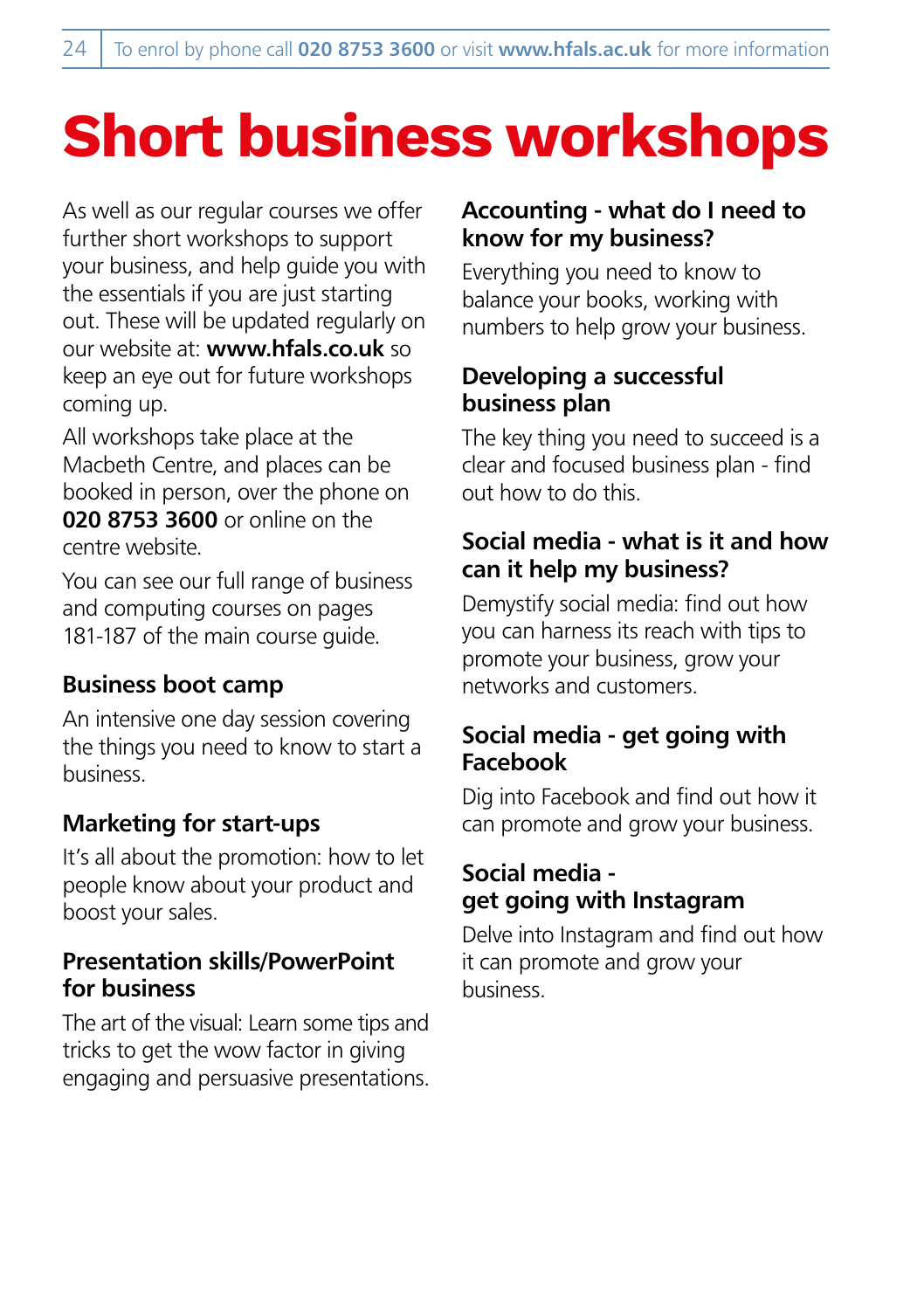## <span id="page-24-0"></span>**Useful contacts**



**Head of Service Eamon Scanlon eamon.scanlon@ lbhf.gov.uk 07818 421521**



**Operations and Support Services Officer**

**Beryl Lester 07776 672667**



**Disability and Student Support Officer Sean Buckley sean.buckley@lbhf.gov.uk 07900 737744**



**Quality Standards Officer Alison Frosdick 07779 348346**



**Information Officer David Ede david.ede@lbhf.gov.uk 07554 115 095**



**Safeguarding Officer Eamon Scanlon eamon.scanlon@ lbhf.gov.uk 07818 421521**



#### **Literacy/Numeracy Support Officer**

**Saeedah Qureshi** (Gita Bhanderi is currently on maternity leave) **saeedah.qureshi@ lbhf.gov.uk 07788 380232**



**Complaints Reception team alssinfo@lbhf.gov.uk 020 8753 3600**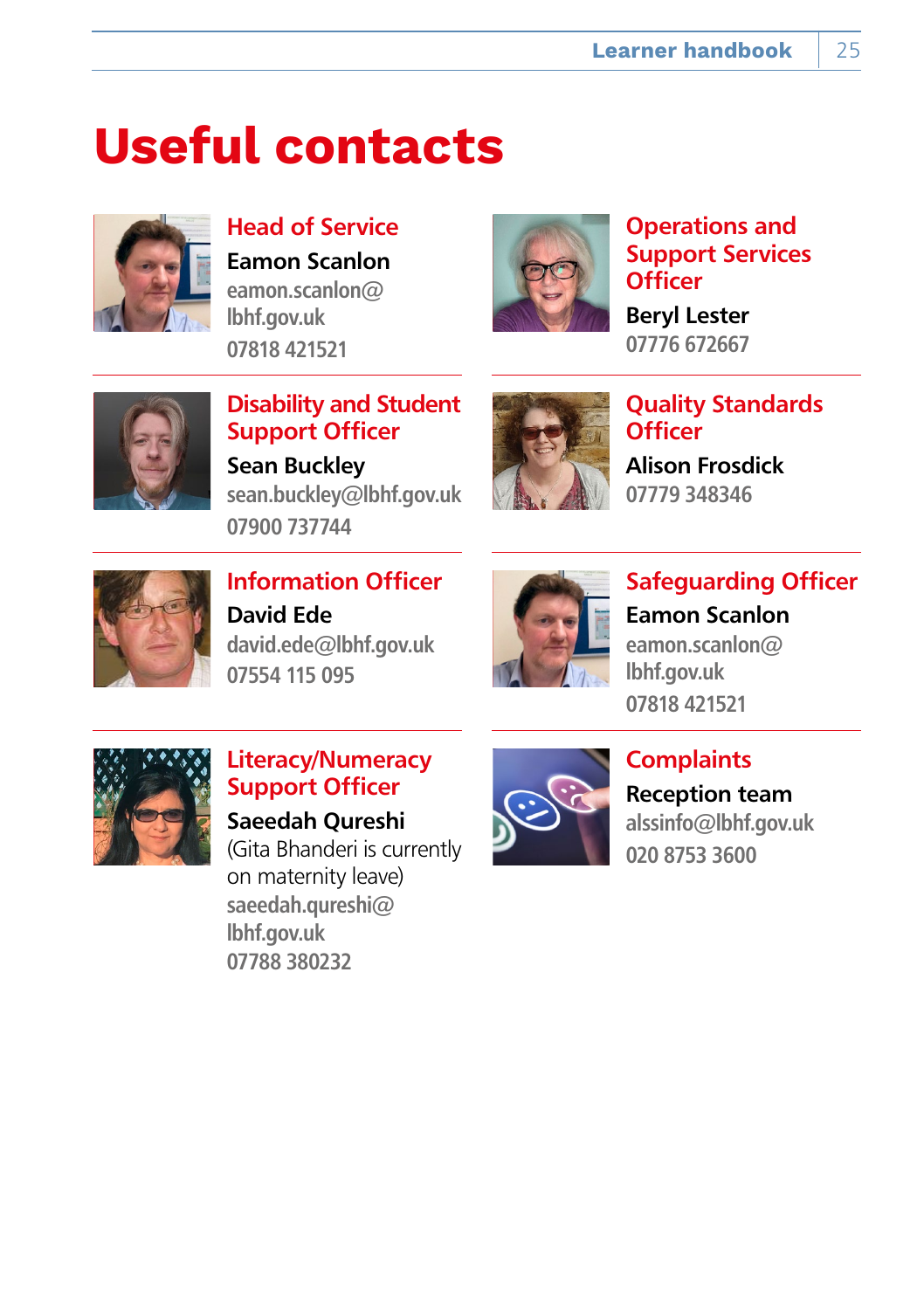## <span id="page-25-0"></span>**Timetable**

| Day | Time | Class | Room |
|-----|------|-------|------|
|     |      |       |      |
|     |      |       |      |
|     |      |       |      |
|     |      |       |      |
|     |      |       |      |
|     |      |       |      |
|     |      |       |      |
|     |      |       |      |
|     |      |       |      |

## **Notes**